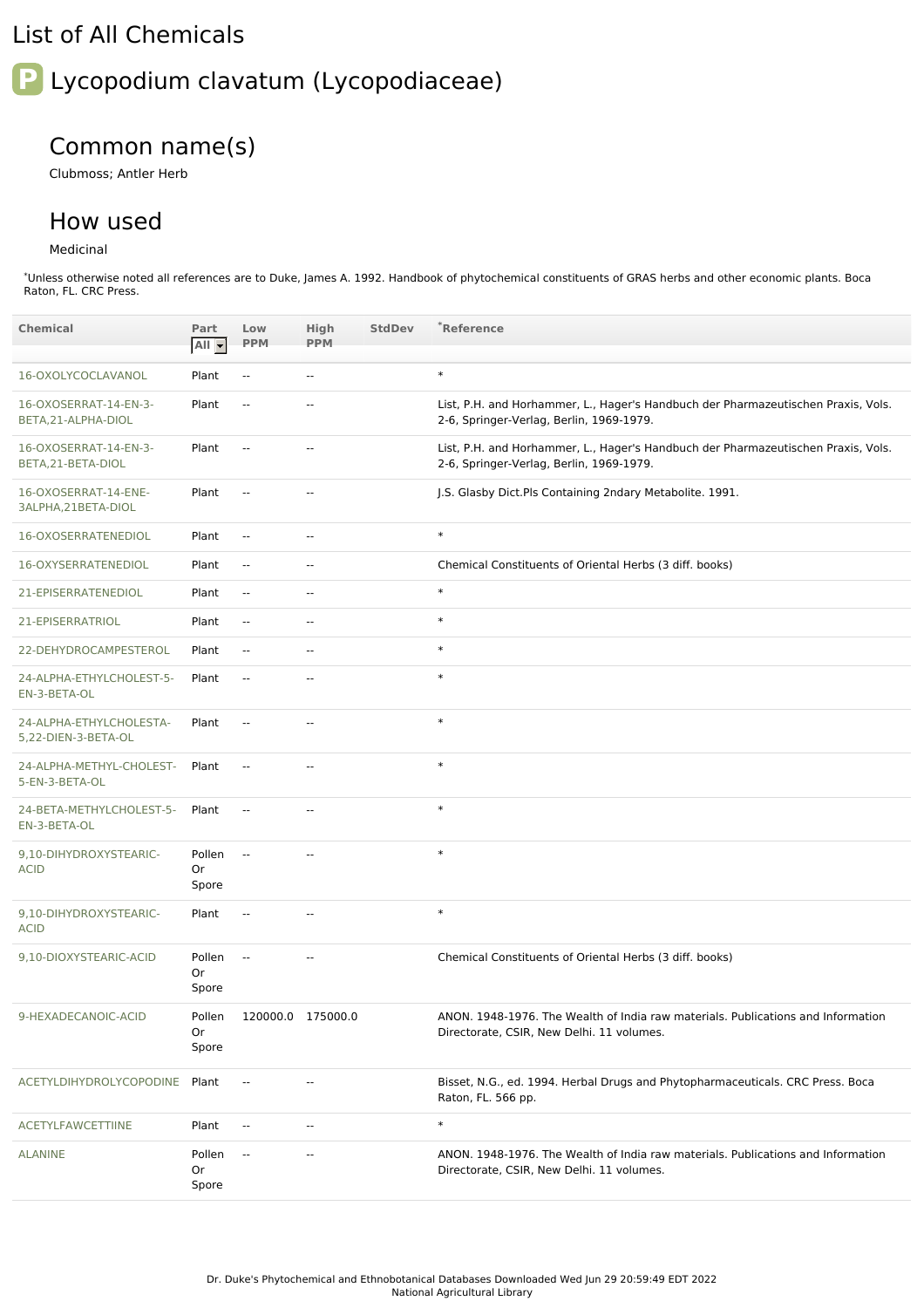| Activities (3)    |                       |                |         |                                                                                                                                                           |
|-------------------|-----------------------|----------------|---------|-----------------------------------------------------------------------------------------------------------------------------------------------------------|
| Antioxidant       |                       |                |         | Larson, R.A. 1987. Review Article Number 30. The Antioxidants of Higher Plants. Phytochemistry. 27: 969-978.                                              |
| Cancer-Preventive |                       |                |         | Stitt, P. A. Why George Should Eat Broccoli. Dougherty Co, Milwaukee, WI, 1990, 399 pp.                                                                   |
| Oxidant           |                       |                |         | Larson, R.A. 1987. Review Article Number 30. The Antioxidants of Higher Plants. Phytochemistry. 27: 969-978.                                              |
| <b>ALKALOIDS</b>  | Pollen<br>0r<br>Spore | 1000.0         | 2000.0  | $\ast$                                                                                                                                                    |
| ALPHA-OBSCURINE   | Plant                 |                | --      | Jeffery B. Harborne and H. Baxter, eds. 1983. Phytochemical Dictionary. A Handbook<br>of Bioactive Compounds from Plants. Taylor & Frost, London. 791 pp. |
| ALPHA-ONOCERIN    | Plant                 | $\overline{a}$ | 10000.0 | $\ast$                                                                                                                                                    |
| ANHYDROLYCODOLINE | Plant                 | $\overline{a}$ | --      | Bisset, N.G., ed. 1994. Herbal Drugs and Phytopharmaceuticals. CRC Press. Boca<br>Raton, FL. 566 pp.                                                      |

[ANNONTINE](file:///phytochem/chemicals/show/27610) Pollen

Or Spore

[APIGENIN](file:///phytochem/chemicals/show/3936) Plant -- - - - Williamson, E. M. and Evans, F. J., Potter's New Cyclopaedia of Botanical Drugs and Preparations, Revised Ed., Saffron Walden, the C. W. Daniel Co., Ltd., Essex UK, 362 pp, 1988, reprint 1989.

An inventory. University of Natal Press, Pietermaritzburg. 450 pp.

-- -- Hutchings, A, Scott, AH, Lewis, G, and Cunningham, A. 1996. Zulu Medicinal Plants.

| <b>Activities (101)</b>            |                                                                                                                                                                                                         |
|------------------------------------|---------------------------------------------------------------------------------------------------------------------------------------------------------------------------------------------------------|
| 11B-HSD-Inhibitor                  |                                                                                                                                                                                                         |
| AntiADD                            |                                                                                                                                                                                                         |
| AntiHIV IC72=200 ug/ml             |                                                                                                                                                                                                         |
| AntiHIV IC50=143 ug/ml             |                                                                                                                                                                                                         |
| Antiaflatoxin IC50=9.52<br>uМ      |                                                                                                                                                                                                         |
| Antiaflatoxin IC50=2.57<br>ppm     |                                                                                                                                                                                                         |
| Antiaggregant                      |                                                                                                                                                                                                         |
| Antiaging                          |                                                                                                                                                                                                         |
| Antiallergic                       | Pizzorno, J.E. and Murray, M.T. 1985. A Textbook of Natural Medicine. John Bastyr College Publications, Seattle, Washington (Looseleaf).                                                                |
| Antiangiogenic 4 uM                |                                                                                                                                                                                                         |
| Antiarrhythmic                     |                                                                                                                                                                                                         |
| Antibacterial                      | Recio, M. C., Rios, J. L., and Villar, A., A review of some antimicrobial compounds isolated from medicinal plants reported in the literature<br>1978-1988, Phytotherapy Research, 3(4), 1989, 117-125. |
| Anticancer (Lung)                  |                                                                                                                                                                                                         |
| Anticomplementary                  |                                                                                                                                                                                                         |
| Antidermatitic                     | Bisset, N.G., ed. 1994. Herbal Drugs and Phytopharmaceuticals. CRC Press. Boca Raton, FL. 566 pp.                                                                                                       |
| Antiestrogenic                     | Pizzorno, J.E. and Murray, M.T. 1985. A Textbook of Natural Medicine. John Bastyr College Publications, Seattle, Washington (Looseleaf).                                                                |
| Antiherpetic 20-54 ug/ml           |                                                                                                                                                                                                         |
| Antihistaminic IC50=10-<br>35 uM   |                                                                                                                                                                                                         |
| Antiinflammatory #NAME?            |                                                                                                                                                                                                         |
| Antiinflammatory<br>IC~65=1,000 uM |                                                                                                                                                                                                         |
| Antileukemic 20-50 uM              |                                                                                                                                                                                                         |
| Antimelanomic 1-50 uM              |                                                                                                                                                                                                         |
| Antimetastatic 1-50 uM             |                                                                                                                                                                                                         |
| Antimutagenic ID50=10-<br>40 nM    | Phenolic Compounds in Food and Their Effects on Health. Antioxidants & Cancer Prevention. Huang, M.T., Ho, C.T. and Lee, C.Y. eds. 1992.<br>ACS Symposium Series 507.ACS, Washington 402 pp.            |
| Antimutagenic ID50=0.55<br>ug/ml   |                                                                                                                                                                                                         |
| Antioxidant 1.5 x Vit. E           |                                                                                                                                                                                                         |
| Antioxidant IC28.5=62.5<br>ug/ml   |                                                                                                                                                                                                         |
| Antiperistaltic                    |                                                                                                                                                                                                         |
| Antiproliferant 1-50 uM            |                                                                                                                                                                                                         |
| Antiproliferant IC50=155<br>uМ     |                                                                                                                                                                                                         |
| Antispasmodic EC50=1-5<br>uМ       |                                                                                                                                                                                                         |
| Antistress 10 mg/kg                |                                                                                                                                                                                                         |
| Antithyroid                        | Jim Duke's personal files.                                                                                                                                                                              |
| Antitumor 1-50 uM                  |                                                                                                                                                                                                         |
| Antitumor (Breast) 1-50<br>uМ      |                                                                                                                                                                                                         |
| Antitumor (Lung)                   |                                                                                                                                                                                                         |
| Antitumor (Skin)                   |                                                                                                                                                                                                         |
| Antiviral 20-54 ug/ml              |                                                                                                                                                                                                         |
|                                    |                                                                                                                                                                                                         |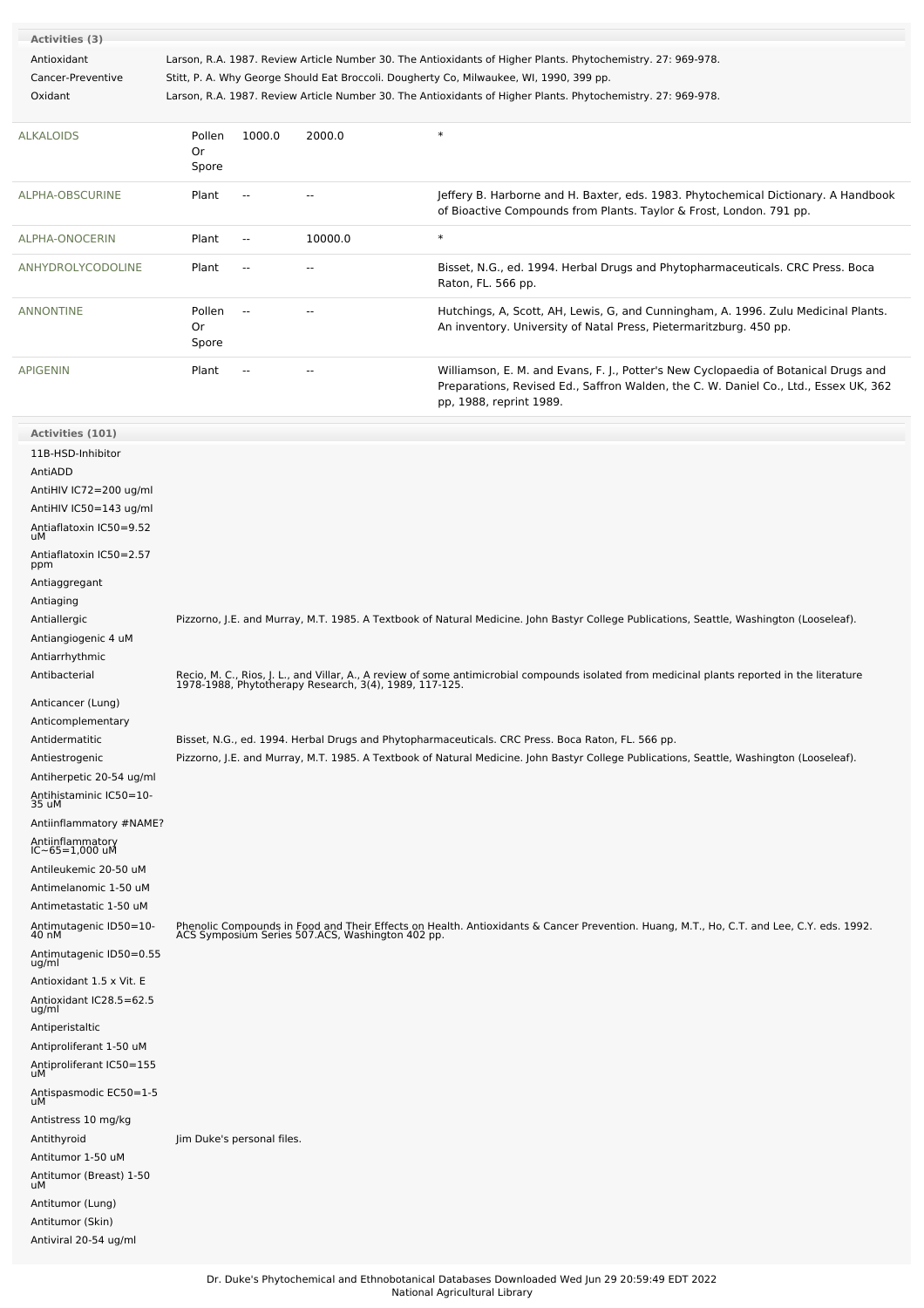| Anxiolytic 10 mg/kg                                 |                                                                                                                                                                                                                                   |
|-----------------------------------------------------|-----------------------------------------------------------------------------------------------------------------------------------------------------------------------------------------------------------------------------------|
| Apoptotic 12-60 uM                                  |                                                                                                                                                                                                                                   |
| Aromatase-Inhibitor<br>$IC65 = 1$ uM/l              | Journal of Medicinal Food 2: 235.1999.                                                                                                                                                                                            |
| Beta-Glucuronidase-<br>Inhibitor IC50=~40 uM        |                                                                                                                                                                                                                                   |
| <b>CNS-Depressant</b>                               |                                                                                                                                                                                                                                   |
| COX-1-Inhibitor<br>$IC65 = 1,000$ uM                |                                                                                                                                                                                                                                   |
| COX-2-Inhibitor                                     |                                                                                                                                                                                                                                   |
| $IC > 65 = 1,000$ uM<br>COX-2-Inhibitor <40 uM      |                                                                                                                                                                                                                                   |
| COX-2-Inhibitor IC50=<15                            |                                                                                                                                                                                                                                   |
| uМ<br>Calcium-Antagonist?                           | Biochimica & Biophysica Acta, 1115: 69, 1991.                                                                                                                                                                                     |
| Cancer-Preventive                                   | Stitt, P. A. Why George Should Eat Broccoli. Dougherty Co, Milwaukee, WI, 1990, 399 pp.                                                                                                                                           |
| Choleretic                                          |                                                                                                                                                                                                                                   |
| Cyclooxygenase-Inhibitor                            |                                                                                                                                                                                                                                   |
| Cytochrome-P450-1A1-<br>Inhibitor                   |                                                                                                                                                                                                                                   |
| Cytotoxic IC88=10 ug/ml                             | Planta Medica, 57: A113, 1991.                                                                                                                                                                                                    |
| Cytotoxic 1-50 uM                                   |                                                                                                                                                                                                                                   |
| Cytotoxic IC50=9.5 uM<br>DNA-Protective             |                                                                                                                                                                                                                                   |
| Deiodinase-Inhibitor                                | Jim Duke's personal files.                                                                                                                                                                                                        |
| Differentiator MIC=30 uM                            |                                                                                                                                                                                                                                   |
| Differentiator IC40=40 uM                           |                                                                                                                                                                                                                                   |
| Diuretic                                            | Jeffery B. Harborne and H. Baxter, eds. 1983. Phytochemical Dictionary. A Handbook of Bioactive Compounds from Plants. Taylor & Frost,<br>Londón. 791 pp.                                                                         |
| Estrogenic EC50=0.1-25<br>uM/l                      | Journal of Medicinal Food 2: 227.1999.                                                                                                                                                                                            |
| Estrogenic 16% genistein                            |                                                                                                                                                                                                                                   |
| Estrogenic EC50=1 uM<br>HIF-1alpha-Inhibitor        |                                                                                                                                                                                                                                   |
| Hyaluronidase-Inhibitor                             |                                                                                                                                                                                                                                   |
| $IC50+ = 50-250$ uM                                 |                                                                                                                                                                                                                                   |
| Hypotensive                                         | Jeffery B. Harborne and H. Baxter, eds. 1983. Phytochemical Dictionary. A Handbook of Bioactive Compounds from Plants. Taylor & Frost,<br>London. 791 pp.                                                                         |
| ICAM-1-Inhibitor<br>IKK-Inhibitor                   |                                                                                                                                                                                                                                   |
| Inotropic                                           |                                                                                                                                                                                                                                   |
| Interleukin-6-Inhibitor                             |                                                                                                                                                                                                                                   |
| MAO-Inhibitor                                       |                                                                                                                                                                                                                                   |
| MAPK-Inhibitor                                      |                                                                                                                                                                                                                                   |
| Musculotropic                                       | Wichtl, M. 1984. Teedrogen. Ein Handbuch fur Apotheker und Arzte. Wissenschaftliche Verlagsgesellscharft. mbH Stuttgart. 393 pp.                                                                                                  |
| Mutagenic                                           |                                                                                                                                                                                                                                   |
| Myorelaxant                                         | Jeffery B. Harborne and H. Baxter, eds. 1983. Phytochemical Dictionary. A Handbook of Bioactive Compounds from Plants. Taylor & Frost,<br>London. 791 pp.                                                                         |
| NADH-Oxidase-Inhibitor                              |                                                                                                                                                                                                                                   |
| NF-kB-Inhibitor<br>NO-Synthase-Inhibitor 5-         |                                                                                                                                                                                                                                   |
| 50 uM                                               |                                                                                                                                                                                                                                   |
| Nodulation-Signal                                   | Jeffery B. Harborne and H. Baxter, eds. 1983. Phytochemical Dictionary. A Handbook of Bioactive Compounds from Plants. Taylor & Frost,<br>London. 791 pp.                                                                         |
| Ornithine-Decarboxylase-<br>Inhibitor               |                                                                                                                                                                                                                                   |
| P21-Inducer 10-70 uM                                |                                                                                                                                                                                                                                   |
| PKC-Inhibitor IC50=10 uM<br>PTK-Inhibitor 10-100 uM |                                                                                                                                                                                                                                   |
| Pesticide                                           |                                                                                                                                                                                                                                   |
| Polyamine-Synthesis-<br>Inhibitor                   |                                                                                                                                                                                                                                   |
| Progestational                                      |                                                                                                                                                                                                                                   |
| Protein-Kinase-C-Inhibitor<br>IC50=10-40 uM         |                                                                                                                                                                                                                                   |
| Quinone-Reductase-<br>Inducer 20 uM                 | Uda, Y., Price, K. R., Williamson, G., Rhodes, M. J. C. 1997. Induction of the Anticarcinogenic Marker Enzyme, Quinone Reductase, in Murine<br>Hepatoma Cells In Vitro by Flavonoids. Cancer Lett., 120 (2): 213-216.             |
| Radioprotective                                     |                                                                                                                                                                                                                                   |
| Sedative 30-100 mg/kg                               |                                                                                                                                                                                                                                   |
| Sunscreen                                           |                                                                                                                                                                                                                                   |
| TNF-alpha-Inhibitor<br>$IC50 = 3.27$ uM             |                                                                                                                                                                                                                                   |
| Topoisomerase-I-Inhibitor                           | Santti, R., Makela, S., Strauss, L., Korman, J., Kostian, M. L. 1998. Phytoestrogens: Potential Endocrine Disruptors in Males. Toxicol Ind Health,<br>14: 223-237.                                                                |
| Topoisomerase-II-Inhibitor<br>50 ug/ml              | Azuma, Y., Onishi, Y., Sato, Y., Kizaki, H. 1995. Effects of Protein Tyrosine Kinase Inhibitors With Different Modes of Action on Topoisomerase<br>Activity and Death of IL-2-Dependent CTLL-2-Cells. J Biochemistry, 118: 312-31 |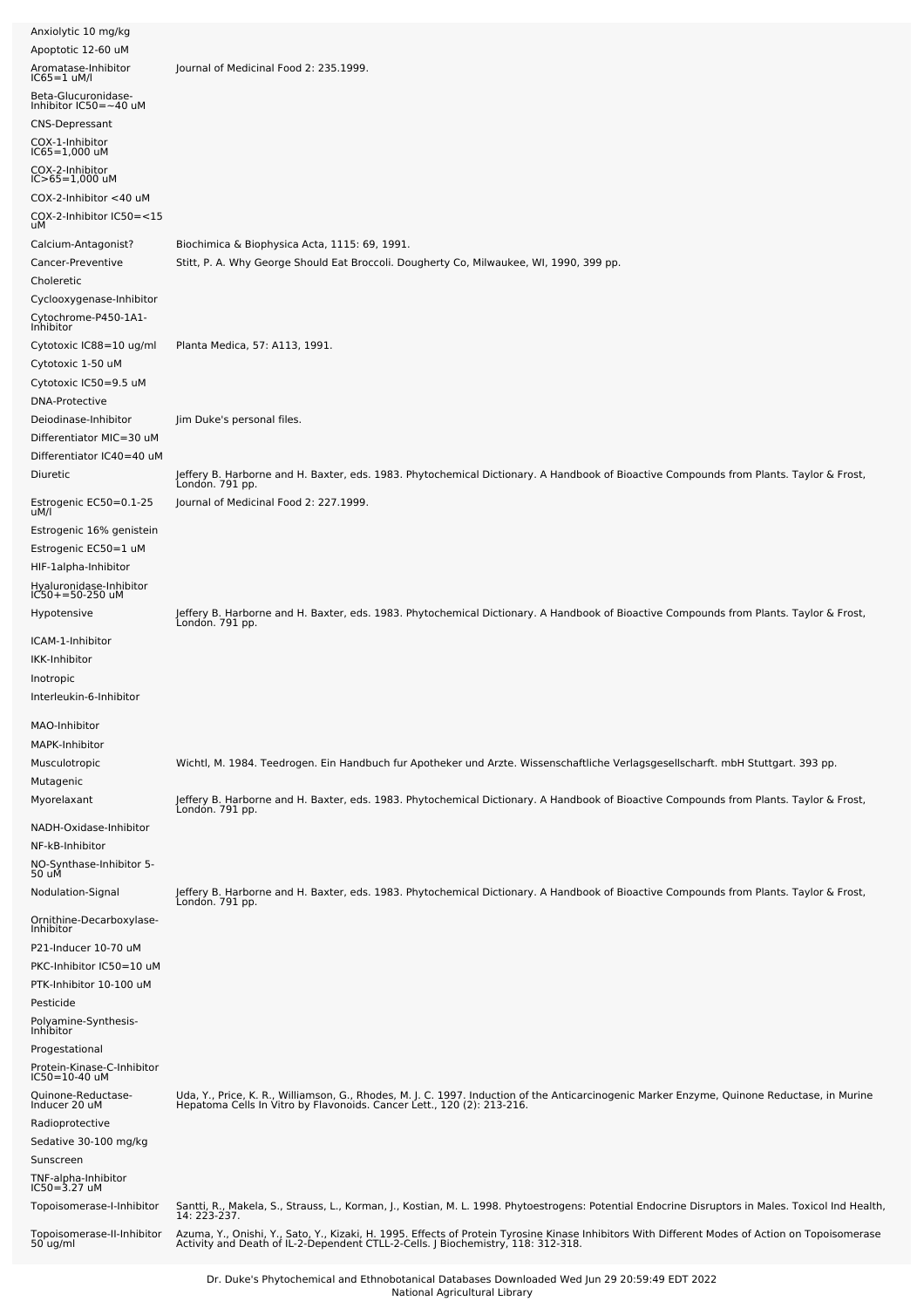| Topoisomerase-II-Inhibitor<br>$IC28=18$ uM                                       |                                        |                                        |                                                                        |                                                                                                                                                                                                            |
|----------------------------------------------------------------------------------|----------------------------------------|----------------------------------------|------------------------------------------------------------------------|------------------------------------------------------------------------------------------------------------------------------------------------------------------------------------------------------------|
| Topoisomerase-II-Inhibitor<br>$IC45 = 180$ uM                                    |                                        |                                        |                                                                        |                                                                                                                                                                                                            |
| Uterotrophic EC50=0.1-25                                                         |                                        | Journal of Medicinal Food 2: 227.1999. |                                                                        |                                                                                                                                                                                                            |
| uM/l<br>VEGF-Inhibitor IC50=2-7                                                  |                                        |                                        |                                                                        |                                                                                                                                                                                                            |
| uМ                                                                               |                                        |                                        |                                                                        |                                                                                                                                                                                                            |
| Vasodilator<br>Xanthine-Oxidase-Inhibitor                                        |                                        |                                        |                                                                        |                                                                                                                                                                                                            |
| 0.36 uM                                                                          |                                        |                                        |                                                                        |                                                                                                                                                                                                            |
| iNOS-Inhibitor IC50=<15<br>uМ                                                    |                                        |                                        |                                                                        |                                                                                                                                                                                                            |
| APIGENIN-4'-GLUCOSIDE                                                            | Plant                                  | $\sim$                                 | --                                                                     | Bisset, N.G., ed. 1994. Herbal Drugs and Phytopharmaceuticals. CRC Press. Boca<br>Raton, FL. 566 pp.                                                                                                       |
| ARGININE                                                                         | Pollen<br>Or<br>Spore                  | $\sim$                                 |                                                                        | ANON. 1948-1976. The Wealth of India raw materials. Publications and Information<br>Directorate, CSIR, New Delhi. 11 volumes.                                                                              |
| Activities (14)                                                                  |                                        |                                        |                                                                        |                                                                                                                                                                                                            |
| Antidiabetic?                                                                    |                                        |                                        |                                                                        | Wichtl, M. 1984. Teedrogen. Ein Handbuch fur Apotheker und Arzte. Wissenschaftliche Verlagsgesellscharft. mbH Stuttgart. 393 pp.                                                                           |
| Antiencephalopathic<br>Antihepatitic<br>Antihypertensive                         | Martindale's 29th<br>Martindale's 29th |                                        |                                                                        |                                                                                                                                                                                                            |
| Antiimpotence                                                                    |                                        |                                        |                                                                        |                                                                                                                                                                                                            |
| Antiinfertility 4<br>g/day                                                       |                                        |                                        | Werbach, M. 1993. Healing with Food. Harper Collins, New York, 443 pp. |                                                                                                                                                                                                            |
| Antioxidant?                                                                     |                                        |                                        |                                                                        |                                                                                                                                                                                                            |
| Aphrodisiac 3 g/day                                                              |                                        |                                        |                                                                        |                                                                                                                                                                                                            |
| Diuretic                                                                         |                                        |                                        |                                                                        |                                                                                                                                                                                                            |
| Hypoammonemic                                                                    |                                        |                                        |                                                                        | Jeffery B. Harborne and H. Baxter, eds. 1983. Phytochemical Dictionary. A Handbook of Bioactive Compounds from Plants. Taylor & Frost, London.<br>791 pp.                                                  |
| NO-Genic                                                                         |                                        |                                        |                                                                        |                                                                                                                                                                                                            |
| Pituitary-Stimulant                                                              |                                        |                                        |                                                                        |                                                                                                                                                                                                            |
| Spermigenic 4<br>g/day                                                           |                                        |                                        | Werbach, M. 1993. Healing with Food. Harper Collins, New York, 443 pp. |                                                                                                                                                                                                            |
| Vasodilator                                                                      |                                        |                                        |                                                                        |                                                                                                                                                                                                            |
|                                                                                  |                                        |                                        |                                                                        |                                                                                                                                                                                                            |
| <b>ARSENIC</b>                                                                   | Plant                                  | $\overline{\phantom{a}}$               | 0.49<br>-0.43                                                          | $\ast$                                                                                                                                                                                                     |
| <b>Activities (2)</b>                                                            |                                        |                                        |                                                                        |                                                                                                                                                                                                            |
| Anorexic                                                                         |                                        |                                        | Forest H. Nielsen, USDA, Grand Forks, various publications.            |                                                                                                                                                                                                            |
| Pesticide                                                                        |                                        |                                        |                                                                        |                                                                                                                                                                                                            |
| AZELAIC-ACID                                                                     | Plant                                  | $\overline{a}$                         |                                                                        | $\ast$                                                                                                                                                                                                     |
| <b>Activities (8)</b>                                                            |                                        |                                        |                                                                        |                                                                                                                                                                                                            |
| Antiacne<br>Antihyperpigmentative<br>Antileukemic                                |                                        |                                        |                                                                        |                                                                                                                                                                                                            |
| Antimelanomic                                                                    |                                        |                                        |                                                                        |                                                                                                                                                                                                            |
| Antimelasmic                                                                     |                                        |                                        |                                                                        |                                                                                                                                                                                                            |
|                                                                                  |                                        |                                        |                                                                        |                                                                                                                                                                                                            |
| Antiproliferative                                                                |                                        |                                        |                                                                        |                                                                                                                                                                                                            |
| Antitumor<br>Cytotoxic                                                           |                                        |                                        |                                                                        |                                                                                                                                                                                                            |
|                                                                                  |                                        |                                        |                                                                        |                                                                                                                                                                                                            |
| BETA-OBSCURINE                                                                   | Plant                                  | $\overline{a}$                         |                                                                        | Jeffery B. Harborne and H. Baxter, eds. 1983. Phytochemical Dictionary. A Handbook<br>of Bioactive Compounds from Plants. Taylor & Frost, London. 791 pp.                                                  |
| CAFFEIC-ACID                                                                     | Plant                                  |                                        |                                                                        | Bisset, N.G., ed. 1994. Herbal Drugs and Phytopharmaceuticals. CRC Press. Boca<br>Raton, FL. 566 pp.                                                                                                       |
| Activities (102)                                                                 |                                        |                                        |                                                                        |                                                                                                                                                                                                            |
| Aldose-Reductase-Inhibitor 4 ug/ml<br>(weak activity)<br>Allergenic<br>Analgesic |                                        |                                        |                                                                        | Ichikawa, K., et al. 1991. Isolation and Structure Determination of Aldose Reductase Inhibitors from Traditional Thai Medicine,<br>and Syntheses of Their Derivatives. Sankyo Kenkyusho Nempo, 43: 99-110. |
| AntiHIV EC50=200 ug/ml<br>AntiLegionella<br>Antiadenoviral<br>Antiaggregant      |                                        |                                        | Economic & Medicinal Plant Research, 5: 207.                           | Jeffery B. Harborne and H. Baxter, eds. 1983. Phytochemical Dictionary. A Handbook of Bioactive Compounds from Plants. Taylor<br>& Frost, London. 791 pp.                                                  |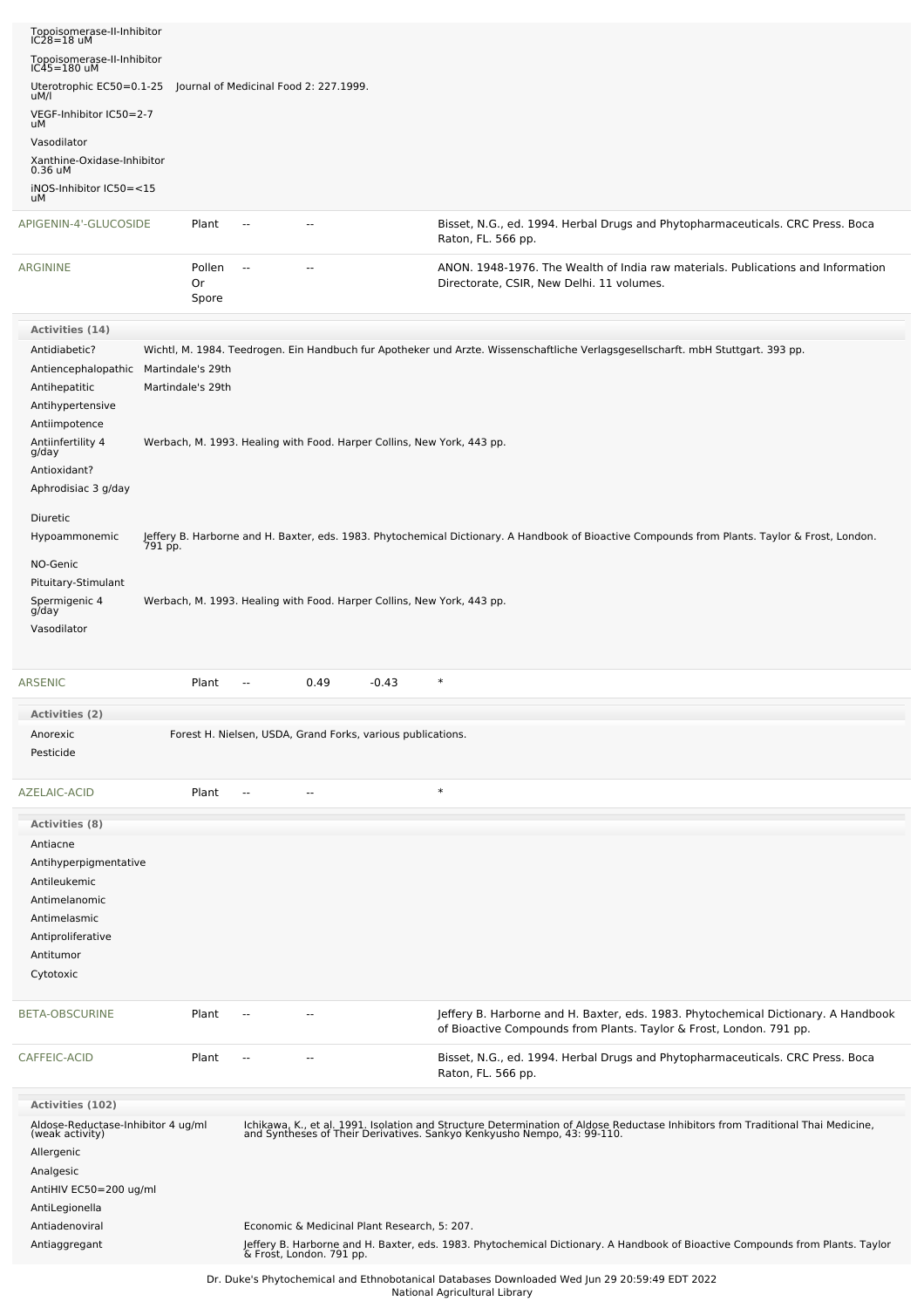| Antiaging                           |                                                                                                                                                                                                                                  |
|-------------------------------------|----------------------------------------------------------------------------------------------------------------------------------------------------------------------------------------------------------------------------------|
| Antiatherogenic                     |                                                                                                                                                                                                                                  |
| Antibacterial                       |                                                                                                                                                                                                                                  |
| Anticancer                          |                                                                                                                                                                                                                                  |
| Anticarcinogenic                    | Economic & Medicinal Plant Research, 6: 189.                                                                                                                                                                                     |
| Antidepressant                      |                                                                                                                                                                                                                                  |
| Antiedemic                          | Economic & Medicinal Plant Research, 6: 189.                                                                                                                                                                                     |
| Antielastase IC50=93 um/l           |                                                                                                                                                                                                                                  |
| Antielastase IC50=86 ug/ml (475 uM) |                                                                                                                                                                                                                                  |
| Antiescherichic                     |                                                                                                                                                                                                                                  |
| Antiflu                             | Economic & Medicinal Plant Research, 5: 207.                                                                                                                                                                                     |
| Antigonadotropic                    | Jim Duke's personal files.                                                                                                                                                                                                       |
| Antihemolytic 25 uM                 |                                                                                                                                                                                                                                  |
|                                     | Ohnishi, M., Morishita, H., Iwahashi, H., Toda, S., Shirataki, Y., Kimura, M., and Kido, R. 1993. Inhibitory Effects of Chlorogenic<br>Acids on Linoleic Acid Peroxidation and Haemolysis. Phytochemistry. 36(3): 579-583. 1994. |
| Antihepatoadenomic 200 ppm diet orl |                                                                                                                                                                                                                                  |
| mus                                 |                                                                                                                                                                                                                                  |
| Antihepatotoxic                     |                                                                                                                                                                                                                                  |
| Antiherpetic 50 ug/ml               |                                                                                                                                                                                                                                  |
| Antiherpetic EC50=>50 ug/ml         |                                                                                                                                                                                                                                  |
| Antihistaminic                      |                                                                                                                                                                                                                                  |
| Antihypercholesterolemic            | Economic & Medicinal Plant Research, 6: 189.                                                                                                                                                                                     |
| Antihyperthyroid                    |                                                                                                                                                                                                                                  |
| Antiinflammatory                    |                                                                                                                                                                                                                                  |
| Antileukemic                        | Chiang, L. C., Chiang, W., Chang, M. Y., Ng, L. T., Lin, C. C. 2003. Antileukemic activity of selected natural products in Taiwan. Am<br>J Chin Med, 31(1):37-46.                                                                |
| Antileukotriene                     |                                                                                                                                                                                                                                  |
| Antimelanogenic                     |                                                                                                                                                                                                                                  |
| Antimutagenic                       |                                                                                                                                                                                                                                  |
|                                     | Ki Soon Rhee. Oilseed Food Ingredients Used To Minimize Oxidative Flavor Deterioration in Meat Products. Phenolic Compounds<br>in Food and Their Effects on Health, Ch.18.                                                       |
| Antinitrosaminic                    | Ki Soon Rhee. Oilseed Food Ingredients Used To Minimize Oxidative Flavor Deterioration in Meat Products. Phenolic Compounds<br>in Food and Their Effects on Health, Ch.18.                                                       |
| Antiophidic                         |                                                                                                                                                                                                                                  |
|                                     |                                                                                                                                                                                                                                  |
| Antioxidant 50 uM                   |                                                                                                                                                                                                                                  |
| Antioxidant IC57=30 ppm             |                                                                                                                                                                                                                                  |
| Antioxidant 1/3 quercetin           |                                                                                                                                                                                                                                  |
| Antioxidant 30 mM                   |                                                                                                                                                                                                                                  |
| Antioxidant 1.3 x Vit. E            |                                                                                                                                                                                                                                  |
| Antioxidant 1/2 BHA                 |                                                                                                                                                                                                                                  |
| Antiperoxidant IC50=44 uM           | Planta Medica, 57: A54, 1991.                                                                                                                                                                                                    |
| Antiperoxidant IC35=200 ug/ml       |                                                                                                                                                                                                                                  |
| Antiperoxidant IC85=100 ug/ml       |                                                                                                                                                                                                                                  |
| Antiproliferant                     | Chiang, L. C., Chiang, W., Chang, M. Y., Ng, L. T., Lin, C. C. 2003. Antileukemic activity of selected natural products in Taiwan. Am<br>J Chin Med, 31(1):37-46.                                                                |
| Antiprostaglandin                   |                                                                                                                                                                                                                                  |
| Antiradicular 10 uM                 |                                                                                                                                                                                                                                  |
|                                     | Ohnishi, M., Morishita, H., Iwahashi, H., Toda, S., Shirataki, Y., Kimura, M., and Kido, R. 1993. Inhibitory Effects of Chlorogenic<br>Acids on Linoleic Acid Peroxidation and Haemolysis. Phytochemistry. 36(3): 579-583. 1994. |
| Antiradicular 1/3 quercetin         |                                                                                                                                                                                                                                  |
| Antiradicular 30 mM                 |                                                                                                                                                                                                                                  |
| Antiradicular IC50=32-35 uM         |                                                                                                                                                                                                                                  |
| Antiseptic                          |                                                                                                                                                                                                                                  |
| Antispasmodic EC50=3.4-15 uM        | Phytotherapy Research, 4: 73.                                                                                                                                                                                                    |
| Antistaphylococcic                  |                                                                                                                                                                                                                                  |
| Antistomatitic                      | Economic & Medicinal Plant Research, 5: 207.                                                                                                                                                                                     |
| Antisunburn                         |                                                                                                                                                                                                                                  |
| Antithiamin                         | Phenolic Compounds in Food and Their Effects on Health, 69.                                                                                                                                                                      |
| Antithyroid                         | Jim Duke's personal files.                                                                                                                                                                                                       |
| Antitumor 200 ppm diet orl mus      |                                                                                                                                                                                                                                  |
| Antitumor (Skin)                    |                                                                                                                                                                                                                                  |
| Antitumor-Promoter IC42=10 uM       | Cancer Research, 48: 5941.                                                                                                                                                                                                       |
| Antiulcerogenic                     |                                                                                                                                                                                                                                  |
| Antivaccinia                        | Economic & Medicinal Plant Research, 5: 207.                                                                                                                                                                                     |
| Antiviral IC50=62.5 ug/ml           |                                                                                                                                                                                                                                  |
| Anxiolytic                          |                                                                                                                                                                                                                                  |
| <b>CNS-Active</b>                   | Wichtl, M. 1984. Teedrogen. Ein Handbuch fur Apotheker und Arzte. Wissenschaftliche Verlagsgesellscharft. mbH Stuttgart. 393                                                                                                     |
|                                     | pp.                                                                                                                                                                                                                              |
| COX-2-Inhibitor IC32=100 uM         |                                                                                                                                                                                                                                  |
| Calcium-Antagonist IC50=1.2 uM rbt  |                                                                                                                                                                                                                                  |
| Cancer-Preventive                   | Stitt, P. A. Why George Should Eat Broccoli. Dougherty Co, Milwaukee, WI, 1990, 399 pp.                                                                                                                                          |
| Carcinogenic 2% (diet)              |                                                                                                                                                                                                                                  |
|                                     |                                                                                                                                                                                                                                  |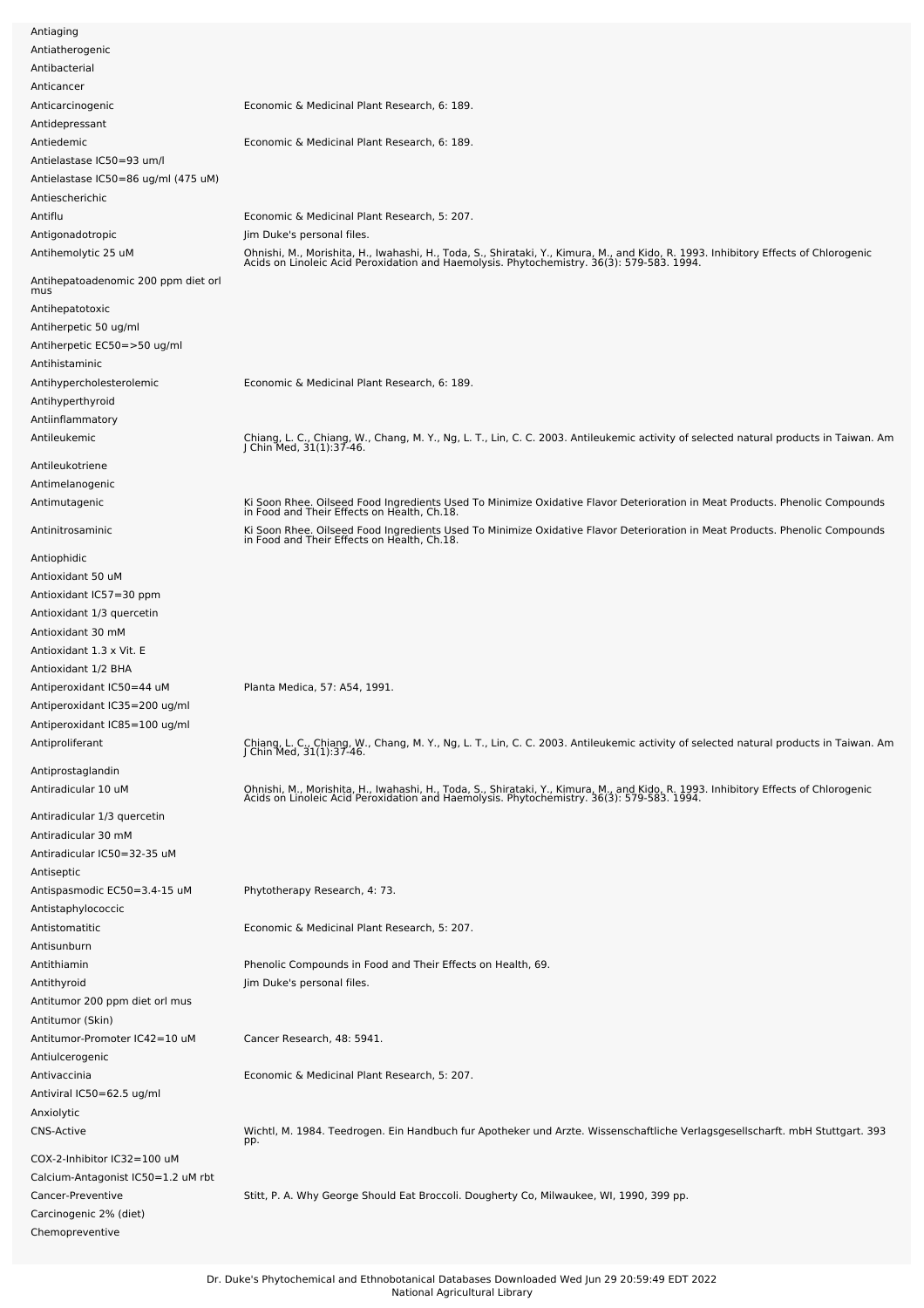| Plant<br><b>CALCIUM</b>                                                | 16020.0<br>0.26                             | Chen, H.C. and Lin, S.M. 1988. Determination of Mineral Elements in Certain Crude<br>Drugs (Part 1), Kaohsiung J. Med. Sci., 4: 259-272.                                                            |
|------------------------------------------------------------------------|---------------------------------------------|-----------------------------------------------------------------------------------------------------------------------------------------------------------------------------------------------------|
| Xanthine-Oxidase-Inhibitor IC50=39.21<br>иM                            |                                             | Mills, Simon and Bone, Kerry. 2000. Phytotherapy. Churchill Livinston, Edinburgh.                                                                                                                   |
| Vulnerary                                                              |                                             |                                                                                                                                                                                                     |
| Tumorigenic                                                            | Jim Duke's personal files.                  |                                                                                                                                                                                                     |
| Sunscreen IC98=25 mg/l                                                 |                                             | Lazarova*, G., Kostova, I., Neychev, H. 1992. Photodynamic damage prevention by some hydroxycoumarins. Fitoterapia 64(2):<br>134-136, 1993.                                                         |
| Sunscreen IC91=5 mg/l                                                  |                                             | Lazarova*, G., Kostova, I., Neychev, H. 1992. Photodynamic damage prevention by some hydroxycoumarins. Fitoterapia 64(2):<br>134-136, 1993.                                                         |
| Sunscreen IC50=2.5 mg/l                                                |                                             | Lazarova*, G., Kostova, I., Neychev, H. 1992. Photodynamic damage prevention by some hydroxycoumarins. Fitoterapia 64(2):<br>134-136, 1993.                                                         |
| Sedative 500 mg                                                        |                                             |                                                                                                                                                                                                     |
| Prostaglandigenic                                                      |                                             |                                                                                                                                                                                                     |
| Prooxidant                                                             |                                             |                                                                                                                                                                                                     |
| Pesticide                                                              |                                             |                                                                                                                                                                                                     |
| Ornithine-Decarboxylase-Inhibitor                                      |                                             | Hagerman, A.E. Tannin-Protein Interactions. Phenolic Compounds in Food and Their Effects on Health, Ch.19.                                                                                          |
| Metal-Chelator                                                         |                                             | McEvily, A.J., Iyengar, R., and Gross, A.T. Inhibition of Polyphenol Oxidase by Phenolic Compounds. Phenolic Compounds in Food<br>and Their Effects on Health, Ch.25.                               |
| Lyase-Inhibitor IC50=94-164 uM                                         |                                             |                                                                                                                                                                                                     |
| Lipoxygenase-Inhibitor IC50=62-148 uM                                  |                                             |                                                                                                                                                                                                     |
| Lipoxygenase-Inhibitor IC27=5 mM                                       | 688-690.                                    | Oszmianski, J. and Lee, C.Y. 1990. Inhibitory Effect of Phenolics on Carotene Bleaching in Vegetables. J. Agric. Food Chem. 38:                                                                     |
| Leukotriene-Inhibitor                                                  |                                             |                                                                                                                                                                                                     |
| Insectifuge                                                            |                                             | Tunon, H., Thorsell, W., and Bohlin, L. 1993. Mosquito Repelling Activity of Compounds Occurring in Achillea millefolium L.<br>(Asteraceae). Economic Botany 48(2): 111-120, 1994.                  |
| Immunostimulant                                                        |                                             |                                                                                                                                                                                                     |
| Histamine-Inhibitor                                                    |                                             |                                                                                                                                                                                                     |
| Hepatotropic                                                           |                                             |                                                                                                                                                                                                     |
| Hepatoprotective                                                       | Publishing Co., Philadelphia Pa., page 210. | Advance in Chinese Medicinal Materials Research. 1985. Eds. H. M. Chang, H. W. Yeung, W. -W. Tso and A. Koo. World Scientific                                                                       |
| Hepatocarcinogenic 400 ppm diet orl<br>mus (in the absence of alcohol) |                                             |                                                                                                                                                                                                     |
| Fungicide MIC=0.4 mg/ml                                                |                                             |                                                                                                                                                                                                     |
|                                                                        | pp.                                         |                                                                                                                                                                                                     |
| <b>DNA-Protective</b><br>Diuretic                                      |                                             | Wichtl, M. 1984. Teedrogen. Ein Handbuch fur Apotheker und Arzte. Wissenschaftliche Verlagsgesellscharft. mbH Stuttgart. 393                                                                        |
|                                                                        | & Frost, London. 791 pp.                    |                                                                                                                                                                                                     |
| Cytotoxic TC50=200 ug/ml<br>DNA-Active                                 |                                             | Jeffery B. Harborne and H. Baxter, eds. 1983. Phytochemical Dictionary. A Handbook of Bioactive Compounds from Plants. Taylor                                                                       |
|                                                                        | Pharmaceutical Press, London. 296pp.        |                                                                                                                                                                                                     |
| Cytoprotective                                                         |                                             | Newall, C. A., Anderson, L. A. and Phillipson, J. D. 1996. Herbal Medicine - A Guide for Health-care Professionals. The                                                                             |
| Co-carcinogenic<br>Collagen-Sparing                                    |                                             |                                                                                                                                                                                                     |
|                                                                        | & Frost, London. 791 pp.                    |                                                                                                                                                                                                     |
| Clastogenic                                                            |                                             | Jeffery B. Harborne and H. Baxter, eds. 1983. Phytochemical Dictionary. A Handbook of Bioactive Compounds from Plants. Taylor                                                                       |
| Choleretic                                                             |                                             | Williamson, E. M. and Evans, F. J., Potter's New Cyclopaedia of Botanical Drugs and Preparations, Revised Ed., Saffron Walden,<br>the C. W. Daniel Co., Ltd., Essex UK, 362 pp, 1988, reprint 1989. |
| Cholagogue                                                             | pp.                                         | Wichtl, M. 1984. Teedrogen. Ein Handbuch fur Apotheker und Arzte. Wissenschaftliche Verlagsgesellscharft. mbH Stuttgart. 393                                                                        |
|                                                                        |                                             |                                                                                                                                                                                                     |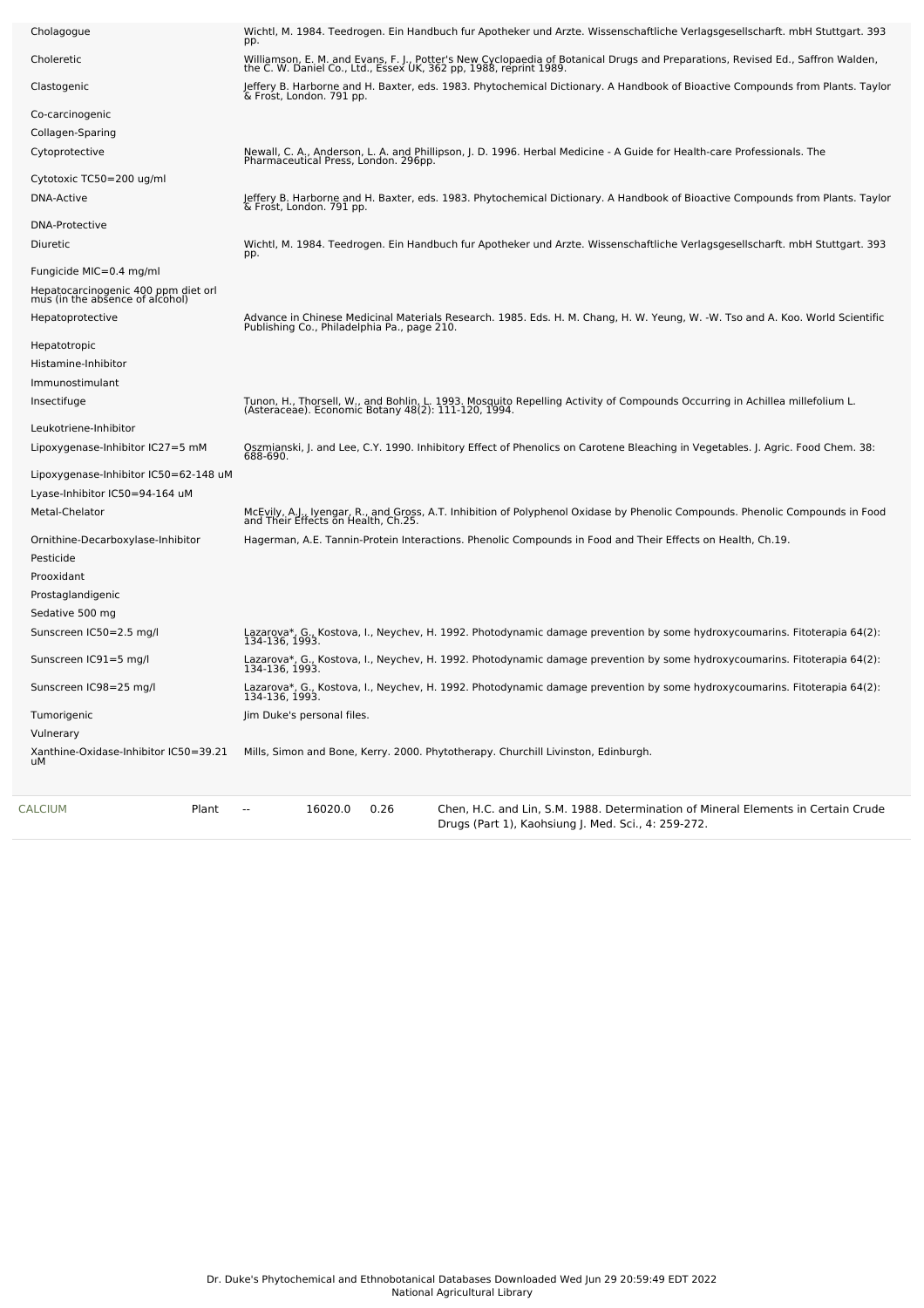| <b>Activities (28)</b>                   |       |                          |                                              |         |                                                                                                                                                                                                                |
|------------------------------------------|-------|--------------------------|----------------------------------------------|---------|----------------------------------------------------------------------------------------------------------------------------------------------------------------------------------------------------------------|
| AntiPMS 1 g/day                          |       |                          |                                              |         |                                                                                                                                                                                                                |
| Antiallergic 500 mg/day                  |       |                          |                                              |         |                                                                                                                                                                                                                |
| Antianxiety                              |       |                          |                                              |         | Davies, S., and Stewart, A. 1990. Nutritional Medicine. Avon Books, New York. 509pp.                                                                                                                           |
| Antiarrhythmic 500-1,500 mg              |       |                          |                                              |         |                                                                                                                                                                                                                |
| Antiarthritic 1,000 mg/day               |       |                          |                                              |         |                                                                                                                                                                                                                |
| Antiatherosclerotic 500 mg/day           |       |                          |                                              |         | Werbach, M. 1993. Healing with Food. Harper Collins, New York, 443 pp.                                                                                                                                         |
| Anticlimacteric 1,000-1,500 mg/day       |       |                          |                                              |         |                                                                                                                                                                                                                |
| Antidepressant                           |       |                          |                                              |         | Davies, S., and Stewart, A. 1990. Nutritional Medicine. Avon Books, New York. 509pp.                                                                                                                           |
| Antidote (Aluminum)                      |       |                          |                                              |         | Davies, S., and Stewart, A. 1990. Nutritional Medicine. Avon Books, New York. 509pp.                                                                                                                           |
| Antidote (Lead)                          |       |                          |                                              |         | Davies, S., and Stewart, A. 1990. Nutritional Medicine. Avon Books, New York. 509pp.                                                                                                                           |
| Antihyperkinetic                         |       |                          |                                              |         | Davies, S., and Stewart, A. 1990. Nutritional Medicine. Avon Books, New York. 509pp.                                                                                                                           |
| Antihypertensive                         |       |                          |                                              |         |                                                                                                                                                                                                                |
| Antiinsomniac                            |       |                          |                                              |         | Davies, S., and Stewart, A. 1990. Nutritional Medicine. Avon Books, New York. 509pp.                                                                                                                           |
| Antimenopausal 1,000-1,500 mg/day        |       |                          |                                              |         |                                                                                                                                                                                                                |
| Antiobesity                              |       |                          |                                              |         |                                                                                                                                                                                                                |
| Antiosteoporotic 500-2,000 mg/day        |       |                          |                                              |         |                                                                                                                                                                                                                |
| Antiperiodontitic 750 mg/day             |       |                          |                                              |         | Werbach, M. 1993. Healing with Food. Harper Collins, New York, 443 pp.                                                                                                                                         |
| Antirheumatic 1,000 mg/day               |       |                          |                                              |         |                                                                                                                                                                                                                |
| Antistress 500-1,500 mg/day              |       |                          |                                              |         |                                                                                                                                                                                                                |
| Antitic                                  |       |                          |                                              |         | Davies, S., and Stewart, A. 1990. Nutritional Medicine. Avon Books, New York. 509pp.                                                                                                                           |
| Anxiolytic 500-1,500 mg/day              |       |                          |                                              |         |                                                                                                                                                                                                                |
| Calcium-Channel-Blocker                  |       |                          |                                              |         |                                                                                                                                                                                                                |
| Diuretic                                 |       |                          |                                              |         |                                                                                                                                                                                                                |
| Hypocholesterolemic 500 mg/day           |       |                          |                                              |         | Werbach, M. 1993. Healing with Food. Harper Collins, New York, 443 pp.                                                                                                                                         |
|                                          |       |                          |                                              |         |                                                                                                                                                                                                                |
| Hypotensive 1 g/day                      |       |                          |                                              |         | Werbach, M. 1993. Healing with Food. Harper Collins, New York, 443 pp.                                                                                                                                         |
| Laxative 1,000-1,200 mg                  |       |                          |                                              |         |                                                                                                                                                                                                                |
| Tranquilizer 500-1,500 mg/day            |       |                          |                                              |         |                                                                                                                                                                                                                |
| Vasodilator                              |       |                          |                                              |         |                                                                                                                                                                                                                |
|                                          |       |                          |                                              |         |                                                                                                                                                                                                                |
| <b>CHOLESTEROL</b>                       | Plant |                          |                                              |         | $\ast$                                                                                                                                                                                                         |
|                                          |       |                          |                                              |         |                                                                                                                                                                                                                |
| Activities (1)                           |       |                          |                                              |         |                                                                                                                                                                                                                |
| Antioxidant IC43=10 uM                   |       |                          |                                              |         |                                                                                                                                                                                                                |
| CHRYSOERIOL                              | Plant |                          |                                              |         |                                                                                                                                                                                                                |
|                                          |       |                          |                                              |         | Bisset, N.G., ed. 1994. Herbal Drugs and Phytopharmaceuticals. CRC Press. Boca<br>Raton, FL. 566 pp.                                                                                                           |
|                                          |       |                          |                                              |         |                                                                                                                                                                                                                |
| Activities (7)                           |       |                          |                                              |         |                                                                                                                                                                                                                |
| Aldose-Reductase-Inhibitor<br>IC31=10 uM |       |                          |                                              |         | Shimizu, M., Ito, T., Terashima, S., Hayashi, T., Arisawa, M., Morita, N., Kurokawa, S., Ito, K., and Hashimoto, Y. 1984. Inhibition of Lens Aldose<br>Reductase by Flavonoids. Phytochemistry, 23: 1885-1888. |
|                                          |       |                          |                                              |         |                                                                                                                                                                                                                |
| Anticomplementary                        |       |                          |                                              |         |                                                                                                                                                                                                                |
| Antimutagenic                            |       |                          | Economic & Medicinal Plant Research, 6: 235. |         |                                                                                                                                                                                                                |
| Antioxidant                              |       |                          |                                              |         |                                                                                                                                                                                                                |
| Antirhinoviral                           |       |                          | Economic & Medicinal Plant Research, 5: 197. |         |                                                                                                                                                                                                                |
| Antiviral                                |       |                          | Economic & Medicinal Plant Research, 5: 197. |         |                                                                                                                                                                                                                |
| Cancer-Preventive                        |       |                          |                                              |         | Stitt, P. A. Why George Should Eat Broccoli. Dougherty Co, Milwaukee, WI, 1990, 399 pp.                                                                                                                        |
|                                          |       |                          |                                              |         |                                                                                                                                                                                                                |
| <b>CLAVANOLINE</b>                       | Plant |                          |                                              |         | J.S. Glasby Dict.Pls Containing 2ndary Metabolite. 1991.                                                                                                                                                       |
| <b>CLAVATINE</b>                         | Plant | $\overline{a}$           | --                                           |         | $\ast$                                                                                                                                                                                                         |
| <b>CLAVATOL</b>                          | Plant | $\overline{\phantom{a}}$ | $\overline{\phantom{a}}$                     |         | $\ast$                                                                                                                                                                                                         |
| CLAVATOXINE                              | Plant | $\sim$                   | --                                           |         | $\ast$                                                                                                                                                                                                         |
| <b>CLAVOLONINE</b>                       | Plant | 230.0                    | 350.0                                        |         | $\ast$                                                                                                                                                                                                         |
| <b>COPPER</b>                            | Plant | $\overline{\phantom{a}}$ | 8.0                                          | $-0.67$ | Chen, H.C. and Lin, S.M. 1988. Determination of Mineral Elements in Certain Crude                                                                                                                              |
|                                          |       |                          |                                              |         | Drugs (Part 1), Kaohsiung J. Med. Sci., 4: 259-272.                                                                                                                                                            |
|                                          |       |                          |                                              |         |                                                                                                                                                                                                                |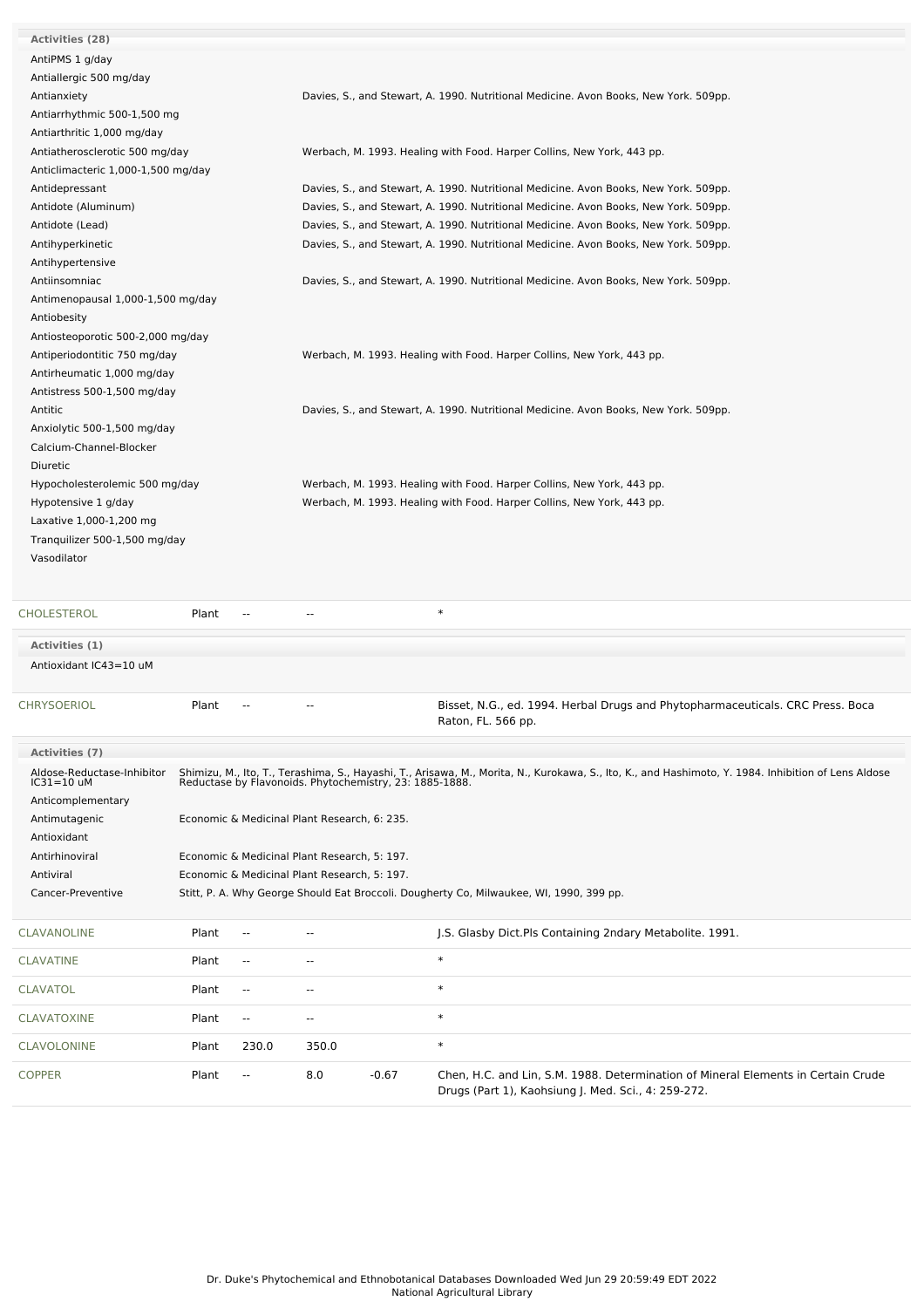| Activities (12)             |                                      |                   |                          |                                                                                                                                                                                                                                   |  |  |
|-----------------------------|--------------------------------------|-------------------|--------------------------|-----------------------------------------------------------------------------------------------------------------------------------------------------------------------------------------------------------------------------------|--|--|
| Antianemic                  |                                      |                   |                          |                                                                                                                                                                                                                                   |  |  |
| Antiarthritic               |                                      |                   |                          |                                                                                                                                                                                                                                   |  |  |
| Antidiabetic 2-4 mg/day     |                                      |                   |                          | Werbach, M. 1993. Healing with Food. Harper Collins, New York, 443 pp.                                                                                                                                                            |  |  |
| Antifatigue                 |                                      |                   |                          |                                                                                                                                                                                                                                   |  |  |
| Antiinflammatory            |                                      |                   |                          | Werbach, M. 1993. Healing with Food. Harper Collins, New York, 443 pp.                                                                                                                                                            |  |  |
| Antinociceptive             |                                      |                   |                          | Werbach, M. 1993. Healing with Food. Harper Collins, New York, 443 pp.                                                                                                                                                            |  |  |
| Antiosteoporotic            |                                      |                   |                          |                                                                                                                                                                                                                                   |  |  |
| Cardioprotective            |                                      |                   |                          |                                                                                                                                                                                                                                   |  |  |
| Contraceptive               |                                      | Martindale's 28th |                          |                                                                                                                                                                                                                                   |  |  |
| Hypocholesterolemic         |                                      |                   |                          | Davies, S., and Stewart, A. 1990. Nutritional Medicine. Avon Books, New York. 509pp.                                                                                                                                              |  |  |
| Immunomodulator             |                                      |                   |                          |                                                                                                                                                                                                                                   |  |  |
| Schizophrenigenic           |                                      |                   |                          | Davies, S., and Stewart, A. 1990. Nutritional Medicine. Avon Books, New York. 509pp.                                                                                                                                              |  |  |
|                             |                                      |                   |                          |                                                                                                                                                                                                                                   |  |  |
| DE-N-METHYL-ALPHA-          | Plant                                | $\sim$            | $-$                      | J.S. Glasby Dict. Pls Containing 2ndary Metabolite. 1991.                                                                                                                                                                         |  |  |
| <b>OBSCURINE</b>            |                                      |                   |                          |                                                                                                                                                                                                                                   |  |  |
| <b>DEACETYLFAWCETTIINE</b>  | Plant                                | $\sim$            | 60.0                     | $\ast$                                                                                                                                                                                                                            |  |  |
| <b>DIEPISERRATENEDIOL</b>   | Plant                                | $\sim$            | $\overline{a}$           | $\ast$                                                                                                                                                                                                                            |  |  |
|                             |                                      |                   |                          |                                                                                                                                                                                                                                   |  |  |
| <b>DIEPISERRATENEDIOL</b>   | Stem                                 | $\sim$            | --                       | Chemical Constituents of Oriental Herbs (3 diff. books)                                                                                                                                                                           |  |  |
| DIHYDROCAFFEIC-ACID         | Plant                                | $\sim$            | --                       | Williamson, E. M. and Evans, F. J., Potter's New Cyclopaedia of Botanical Drugs and                                                                                                                                               |  |  |
|                             |                                      |                   |                          | Preparations, Revised Ed., Saffron Walden, the C. W. Daniel Co., Ltd., Essex UK, 362                                                                                                                                              |  |  |
|                             |                                      |                   |                          | pp, 1988, reprint 1989.                                                                                                                                                                                                           |  |  |
| DIHYDROLYCOPODINE           | Plant                                | $\sim$            | $-$                      | List, P.H. and Horhammer, L., Hager's Handbuch der Pharmazeutischen Praxis, Vols.                                                                                                                                                 |  |  |
|                             |                                      |                   |                          | 2-6, Springer-Verlag, Berlin, 1969-1979.                                                                                                                                                                                          |  |  |
| DIOXYSTEARIC-ACID           | Pollen                               |                   |                          | $\ast$                                                                                                                                                                                                                            |  |  |
|                             | Or                                   |                   |                          |                                                                                                                                                                                                                                   |  |  |
|                             | Spore                                |                   |                          |                                                                                                                                                                                                                                   |  |  |
|                             |                                      |                   |                          |                                                                                                                                                                                                                                   |  |  |
| <b>FAT</b>                  | Pollen<br>Or                         | 400000.0          | 500000.0                 | ANON. 1948-1976. The Wealth of India raw materials. Publications and Information<br>Directorate, CSIR, New Delhi. 11 volumes.                                                                                                     |  |  |
|                             | Spore                                |                   |                          |                                                                                                                                                                                                                                   |  |  |
|                             |                                      |                   |                          |                                                                                                                                                                                                                                   |  |  |
| <b>FAWCETTIDINE</b>         | Plant                                | $\sim$            | $\overline{\phantom{a}}$ | $\ast$                                                                                                                                                                                                                            |  |  |
| <b>FAWCETTIINE</b>          | Plant                                | 110.0             | 260.0                    | $\ast$                                                                                                                                                                                                                            |  |  |
| <b>FAWCETTIMINE</b>         | Plant                                | $\sim$            | 90.0                     | $\ast$                                                                                                                                                                                                                            |  |  |
| <b>FERULIC-ACID</b>         | Plant                                |                   |                          | $\ast$                                                                                                                                                                                                                            |  |  |
|                             |                                      |                   |                          |                                                                                                                                                                                                                                   |  |  |
| Activities (61)             |                                      |                   |                          |                                                                                                                                                                                                                                   |  |  |
| Allelopathic                |                                      |                   |                          | Holappa, L.D., and Blum*, U. 1991. Effects of Exogenously Applied Ferulic Acid, a Potential Allelopathic Compound, on Leaf Growth, Water<br>Utilization, and Endogenous Abscisic Acid Levels of Tomato, Cucumber, and Bean. J. of |  |  |
| Analgesic                   |                                      |                   |                          | Advance in Chinese Medicinal Materials Research. 1985. Eds. H. M. Chang, H. W. Yeung, W. -W. Tso and A. Koo. World Scientific Publishing Co.,                                                                                     |  |  |
|                             | Philadelphia Pa., page 69.           |                   |                          |                                                                                                                                                                                                                                   |  |  |
| Antiaggregant               | Pharm. Bull. 38(6): 1620-1623, 1990. |                   |                          | Ozaki, Y. and Ma, J-P. 1989. Inhibitory Effects of Tetramethylpyrazine and Ferulic Acid on Spontaneous Movement of Rat Uterus in Situ. Chem.                                                                                      |  |  |
| Antiallergic                |                                      |                   |                          | Leung, A. Y. and Foster, S. 1995. Encyclopedia of Common Natural Ingredients 2nd Ed. John Wiley & Sons, New York. 649 pp.                                                                                                         |  |  |
| Antiarrhythmic              |                                      |                   |                          |                                                                                                                                                                                                                                   |  |  |
| Antibacterial               | Londón. 791 pp.                      |                   |                          | Jeffery B. Harborne and H. Baxter, eds. 1983. Phytochemical Dictionary. A Handbook of Bioactive Compounds from Plants. Taylor & Frost,                                                                                            |  |  |
| Anticancer (Colon)          |                                      |                   |                          |                                                                                                                                                                                                                                   |  |  |
| Anticancer<br>(Forestomach) |                                      |                   |                          |                                                                                                                                                                                                                                   |  |  |
|                             |                                      |                   |                          |                                                                                                                                                                                                                                   |  |  |
| Anticancer (Liver)          |                                      |                   |                          |                                                                                                                                                                                                                                   |  |  |
| Anticancer (Skin)           |                                      |                   |                          |                                                                                                                                                                                                                                   |  |  |
| Anticarcinogenic            |                                      |                   |                          |                                                                                                                                                                                                                                   |  |  |
| Antidysmenorrheic           |                                      |                   |                          |                                                                                                                                                                                                                                   |  |  |
| Antiestrogenic              | London. 791 pp.                      |                   |                          | Jeffery B. Harborne and H. Baxter, eds. 1983. Phytochemical Dictionary. A Handbook of Bioactive Compounds from Plants. Taylor & Frost,                                                                                            |  |  |
| Antihepatotoxic             | London. 791 pp.                      |                   |                          | Jeffery B. Harborne and H. Baxter, eds. 1983. Phytochemical Dictionary. A Handbook of Bioactive Compounds from Plants. Taylor & Frost,                                                                                            |  |  |
| Antiherpetic                |                                      |                   |                          |                                                                                                                                                                                                                                   |  |  |
| Antiinflammatory            |                                      |                   |                          | Hagerman, A.E. Tannin-Protein Interactions. Phenolic Compounds in Food and Their Effects on Health, Ch.19.                                                                                                                        |  |  |
| Antileukemic IC50=25-       |                                      |                   |                          | Chiang, L. C., Chiang, W., Chang, M. Y., Ng, L. T., Lin, C. C. 2003. Antileukemic activity of selected natural products in Taiwan. Am J Chin Med,                                                                                 |  |  |
| 56 ug/ml<br>Antimitotic     | $31(1)$ : $37-46$ .                  |                   |                          | Jeffery B. Harborne and H. Baxter, eds. 1983. Phytochemical Dictionary. A Handbook of Bioactive Compounds from Plants. Taylor & Frost,                                                                                            |  |  |
| Antimutagenic               | Londón. 791 pp.                      |                   |                          |                                                                                                                                                                                                                                   |  |  |
| Antineoplastic              |                                      |                   |                          | Ki Soon Rhee. Oilseed Food Ingredients Used To Minimize Oxidative Flavor Deterioration in Meat Products. Phenolic Compounds in Food and<br>Their Effects on Health, Ch.18.                                                        |  |  |
| (Stomach)                   |                                      |                   |                          |                                                                                                                                                                                                                                   |  |  |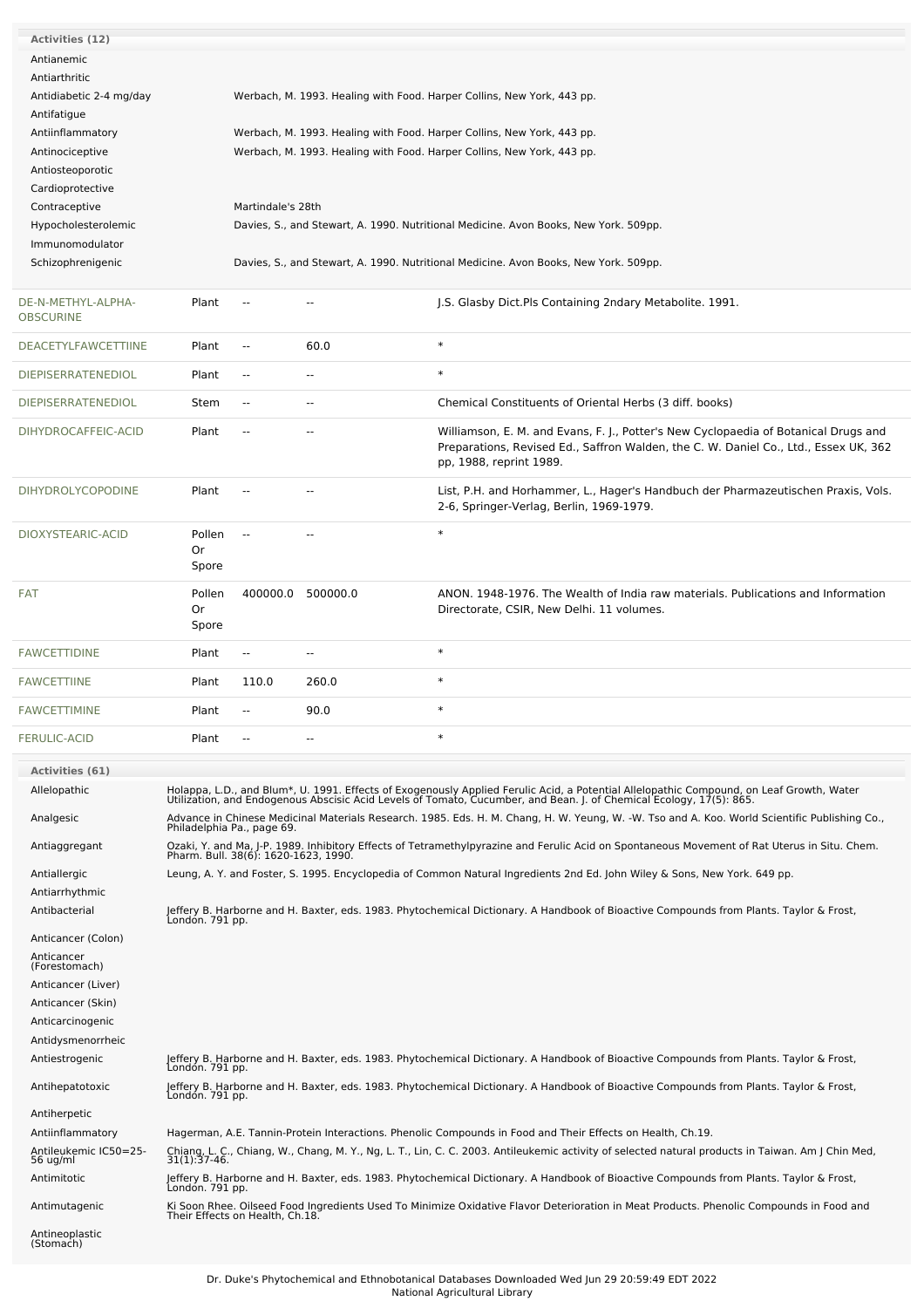| HISTIDINE                                         | Pollen<br>$\overline{\phantom{a}}$<br>0r<br>Spore                                       | ANON. 1948-1976. The Wealth of India raw materials. Publications and Information<br>Directorate, CSIR, New Delhi. 11 volumes.                                                                                                                                       |
|---------------------------------------------------|-----------------------------------------------------------------------------------------|---------------------------------------------------------------------------------------------------------------------------------------------------------------------------------------------------------------------------------------------------------------------|
| FLABELLIFORMINE                                   | Plant<br>$\overline{a}$                                                                 | List, P.H. and Horhammer, L., Hager's Handbuch der Pharmazeutischen Praxis, Vols.<br>2-6, Springer-Verlag, Berlin, 1969-1979.                                                                                                                                       |
| Uterosedative 30-100<br>mg/kg ivn rat             |                                                                                         | Ozaki, Y. and Ma, J-P. 1989. Inhibitory Effects of Tetramethylpyrazine and Ferulic Acid on Spontaneous Movement of Rat Uterus in Situ. Chem.<br>Pharm. Bull. 38(6): 1620-1623, 1990.                                                                                |
| Sunscreen                                         | Chemical Marketing Reporter; a weekly tabloid, 9/10/92.                                 |                                                                                                                                                                                                                                                                     |
| Prostaglandin-Synthesis-<br>Inhibitor 0.58-3.2 mM |                                                                                         | Xu, L. N., Yu, W. G., Tian, J. Y., Liu, Q. Y. 1990. Effect of Sodium Ferulate on Arachidonic Acid Metabolism. Yao Hsueh Hsueh Pao, 25(6): 412-416.                                                                                                                  |
| Prostaglandigenic                                 |                                                                                         |                                                                                                                                                                                                                                                                     |
| Preservative                                      | Merck 11th Edition                                                                      |                                                                                                                                                                                                                                                                     |
| Phagocytotic                                      |                                                                                         |                                                                                                                                                                                                                                                                     |
| Pesticide                                         |                                                                                         |                                                                                                                                                                                                                                                                     |
| Ornithine-<br>Decarboxylase-Inhibitor             |                                                                                         | Hagerman, A.E. Tannin-Protein Interactions. Phenolic Compounds in Food and Their Effects on Health, Ch.19.                                                                                                                                                          |
| Metal-Chelator                                    |                                                                                         | McEvily, A.J., Ivengar, R., and Gross, A.T. Inhibition of Polyphenol Oxidase by Phenolic Compounds. Phenolic Compounds in Food and Their<br>Effects on Health, Ch.25.                                                                                               |
|                                                   | Economic Botany 48(2): 111-120, 1994.                                                   |                                                                                                                                                                                                                                                                     |
| Immunostimulant<br>Insectifuge                    | Economic & Medicinal Plant Research, 1: 124.                                            | Tunon, H., Thorsell, W., and Bohlin, L. 1993. Mosquito Repelling Activity of Compounds Occurring in Achillea millefolium L. (Asteraceae).                                                                                                                           |
| Hypolipidemic                                     |                                                                                         |                                                                                                                                                                                                                                                                     |
| Hydrocholerectic                                  | Londón. 791 pp.                                                                         |                                                                                                                                                                                                                                                                     |
| Herbicide                                         | Angewandte Botanik 68(5/6)=1994. Page 195.                                              | Jeffery B. Harborne and H. Baxter, eds. 1983. Phytochemical Dictionary. A Handbook of Bioactive Compounds from Plants. Taylor & Frost,                                                                                                                              |
| Hepatotropic                                      |                                                                                         |                                                                                                                                                                                                                                                                     |
| Hepatoprotective                                  | Mills, Simon and Bone, Kerry. 2000. Phytotherapy. Churchill Livinston, Edinburgh.       |                                                                                                                                                                                                                                                                     |
| Fungicide                                         |                                                                                         | Nigg, H.N. and Seigler, D.S., eds. 1992. Phytochemical Resources for Medicine and Agriculture. Plenum Press, New York. 445 pp.                                                                                                                                      |
| Choleretic                                        | Co., Ltd., Essex UK, 362 pp, 1988, reprint 1989.                                        | Williamson, E. M. and Evans, F. J., Potter's New Cyclopaedia of Botanical Drugs and Preparations, Revised Ed., Saffron Walden, the C. W. Daniel                                                                                                                     |
| Cholagogue                                        | Pharmazie, 46: 156, 1991.                                                               |                                                                                                                                                                                                                                                                     |
| Cardiac                                           | Pharm. Bull. 38(6): 1620-1623, 1990.                                                    | Ozaki, Y. and Ma, J-P. 1989. Inhibitory Effects of Tetramethylpyrazine and Ferulic Acid on Spontaneous Movement of Rat Uterus in Situ. Chem.                                                                                                                        |
| Candidicide                                       | Londón. 791 pp.                                                                         | Jeffery B. Harborne and H. Baxter, eds. 1983. Phytochemical Dictionary. A Handbook of Bioactive Compounds from Plants. Taylor & Frost,                                                                                                                              |
| Cancer-Preventive                                 | Stitt, P. A. Why George Should Eat Broccoli. Dougherty Co, Milwaukee, WI, 1990, 399 pp. |                                                                                                                                                                                                                                                                     |
| Arteriodilator                                    | Pharm. Bull. 38(6): 1620-1623, 1990.                                                    | Ozaki, Y. and Ma, J-P. 1989. Inhibitory Effects of Tetramethylpyrazine and Ferulic Acid on Spontaneous Movement of Rat Uterus in Situ. Chem.                                                                                                                        |
| Antiviral                                         |                                                                                         | Vlietinck, A.J. and Dommisse, R.A. eds. 1985. Advances in Medicinal Plant Research. Wiss. Verlag. Stuttgart.                                                                                                                                                        |
| $IC46=10$ uM                                      |                                                                                         |                                                                                                                                                                                                                                                                     |
| Antitumor (Skin)<br>Antitumor-Promoter            | Cancer Research, 48: 5941.                                                              |                                                                                                                                                                                                                                                                     |
| Antitumor (Liver)                                 |                                                                                         |                                                                                                                                                                                                                                                                     |
| (Forestomach)                                     |                                                                                         |                                                                                                                                                                                                                                                                     |
| Antitumor (Colon)<br>Antitumor                    |                                                                                         |                                                                                                                                                                                                                                                                     |
|                                                   | Londón. 791 pp.                                                                         |                                                                                                                                                                                                                                                                     |
| Antithrombic<br>Antitumor                         |                                                                                         | Leung, A. Y. and Foster, S. 1995. Encyclopedia of Common Natural Ingredients 2nd Ed. John Wiley & Sons, New York. 649 pp.<br>Jeffery B. Harborne and H. Baxter, eds. 1983. Phytochemical Dictionary. A Handbook of Bioactive Compounds from Plants. Taylor & Frost, |
| Antispasmodic                                     |                                                                                         | Leung, A. Y. and Foster, S. 1995. Encyclopedia of Common Natural Ingredients 2nd Ed. John Wiley & Sons, New York. 649 pp.                                                                                                                                           |
|                                                   | Londón. 791 pp.                                                                         |                                                                                                                                                                                                                                                                     |
| 124 uM<br>Antiserotonin                           |                                                                                         | Jeffery B. Harborne and H. Baxter, eds. 1983. Phytochemical Dictionary. A Handbook of Bioactive Compounds from Plants. Taylor & Frost,                                                                                                                              |
| ug/ml<br>Antiradicular IC50=116-                  |                                                                                         |                                                                                                                                                                                                                                                                     |
| ug/ml<br>Antiradicular EC50=9-15                  |                                                                                         |                                                                                                                                                                                                                                                                     |
| Antioxidant EC50=9-15                             |                                                                                         |                                                                                                                                                                                                                                                                     |
| Antioxidant 1/2 BHA                               |                                                                                         |                                                                                                                                                                                                                                                                     |
| Antioxidant 1/3<br>quercetin                      |                                                                                         |                                                                                                                                                                                                                                                                     |
| Antioxidant IC51=200<br>ppm                       |                                                                                         |                                                                                                                                                                                                                                                                     |
| Antioxidant 3,000 uM                              |                                                                                         |                                                                                                                                                                                                                                                                     |
| Antinitrosaminic                                  | Their Effects on Health, Ch.18.                                                         | Ki Soon Rhee. Oilseed Food Ingredients Used To Minimize Oxidative Flavor Deterioration in Meat Products. Phenolic Compounds in Food and                                                                                                                             |
|                                                   |                                                                                         |                                                                                                                                                                                                                                                                     |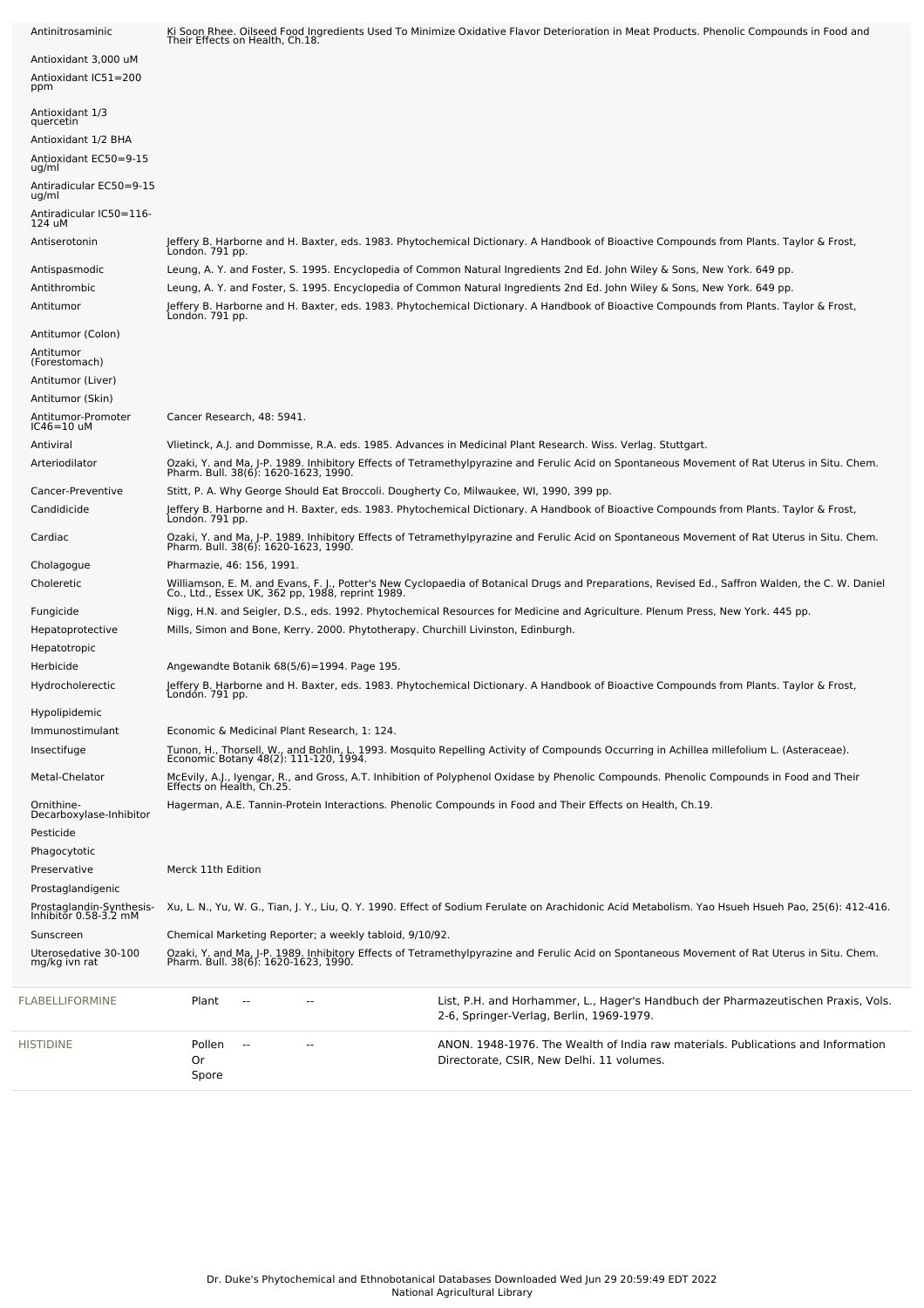| <b>Activities (7)</b>                 |                                                                                                                                                                                                |
|---------------------------------------|------------------------------------------------------------------------------------------------------------------------------------------------------------------------------------------------|
| Antiarteriosclerotic                  |                                                                                                                                                                                                |
| Antinephritic                         | Jeffery B. Harborne and H. Baxter, eds. 1983. Phytochemical Dictionary. A Handbook of Bioactive Compounds from Plants. Taylor & Frost, London. 791                                             |
|                                       | pp.                                                                                                                                                                                            |
| Antioxidant                           |                                                                                                                                                                                                |
| Antiulcer<br>Antiuremic               |                                                                                                                                                                                                |
|                                       | Jeffery B. Harborne and H. Baxter, eds. 1983. Phytochemical Dictionary. A Handbook of Bioactive Compounds from Plants. Taylor & Frost, London. 791<br>pp.                                      |
| Essential                             | Jeffery B. Harborne and H. Baxter, eds. 1983. Phytochemical Dictionary. A Handbook of Bioactive Compounds from Plants. Taylor & Frost, London. 791<br>pp.                                      |
| Oxidant                               |                                                                                                                                                                                                |
|                                       |                                                                                                                                                                                                |
| HYDROCAFFEIC-ACID                     | $\ast$<br>Pollen<br>30000.0<br>$\sim$                                                                                                                                                          |
|                                       | Or<br>Spore                                                                                                                                                                                    |
| <b>IRON</b>                           | 650.0<br>0.03<br>Plant<br>Chen, H.C. and Lin, S.M. 1988. Determination of Mineral Elements in Certain Crude<br>$\overline{\phantom{a}}$<br>Drugs (Part 1), Kaohsiung J. Med. Sci., 4: 259-272. |
| Activities (6)                        |                                                                                                                                                                                                |
| Antiakathisic                         | Martindale's 29th                                                                                                                                                                              |
| Antianemic                            | Martindale's 29th                                                                                                                                                                              |
| Anticanker                            |                                                                                                                                                                                                |
| Anticheilitic                         | Davies, S., and Stewart, A. 1990. Nutritional Medicine. Avon Books, New York. 509pp.                                                                                                           |
| Antimenorrhagic 100<br>mg/day/wmn/orl | Pizzorno, J.E. and Murray, M.T. 1985. A Textbook of Natural Medicine. John Bastyr College Publications, Seattle, Washington<br>(Looseleaf).                                                    |
| Prooxidant                            |                                                                                                                                                                                                |
| LINOLEIC-ACID                         | $\ast$<br>Pollen<br>$\sim$ $\sim$                                                                                                                                                              |
|                                       | 0r<br>Spore                                                                                                                                                                                    |
|                                       |                                                                                                                                                                                                |
| Activities (27)                       |                                                                                                                                                                                                |
| 5-Alpha-Reductase-Inhibitor           |                                                                                                                                                                                                |
| AntiMS                                | Economic & Medicinal Plant Research, 6: 189.                                                                                                                                                   |
| Antiacne                              |                                                                                                                                                                                                |
| Antialopecic                          |                                                                                                                                                                                                |
| Antianaphylactic<br>Antiandrogenic    | Economic & Medicinal Plant Research, 6: 189.                                                                                                                                                   |
| Antiarteriosclerotic                  |                                                                                                                                                                                                |
| Antiarthritic                         | Economic & Medicinal Plant Research, 6: 189.                                                                                                                                                   |
| Anticoronary                          | Jeffery B. Harborne and H. Baxter, eds. 1983. Phytochemical Dictionary. A Handbook of Bioactive Compounds from Plants. Taylor & Frost,<br>London. 791 pp.                                      |
|                                       |                                                                                                                                                                                                |
| Antieczemic                           | Economic & Medicinal Plant Research, 6: 189.<br>Economic & Medicinal Plant Research, 1: 53.                                                                                                    |
| Antifibrinolytic<br>Antigranular      |                                                                                                                                                                                                |
| Antihistaminic                        | Economic & Medicinal Plant Research, 6: 189.                                                                                                                                                   |
| Antiinflammatory IC50=31              |                                                                                                                                                                                                |
| uМ                                    |                                                                                                                                                                                                |
| Antileukotriene-D4 IC50=31<br>uМ      |                                                                                                                                                                                                |
| Antimenorrhagic                       | Pizzorno, J.E. and Murray, M.T. 1985. A Textbook of Natural Medicine. John Bastyr College Publications, Seattle, Washington (Looseleaf).                                                       |
| Antiprostatitic                       | Pizzorno, J.E. and Murray, M.T. 1985. A Textbook of Natural Medicine. John Bastyr College Publications, Seattle, Washington (Looseleaf).                                                       |
| Cancer-Preventive                     | Stitt, P. A. Why George Should Eat Broccoli. Dougherty Co, Milwaukee, WI, 1990, 399 pp.                                                                                                        |
| Carcinogenic                          | Science News, 146: 421.                                                                                                                                                                        |
| Comedolytic                           |                                                                                                                                                                                                |
| Hepatoprotective                      |                                                                                                                                                                                                |
| Hypocholesterolemic                   | Spiller, G. A. 1996 (Spiller, G. A. Ed. 1996. CRC Handbook of Lipids in Human Nutrition. CRC Press. Boca Raton, FL. 233 pp.)                                                                   |
| Immunomodulator                       | Economic & Medicinal Plant Research, 6: 189.                                                                                                                                                   |
| Insectifuge<br>Metastatic             | Jacobson, M., Glossary of Plant-Derived Insect Deterrents, CRC Press, Inc., Boca Raton, FL, 213 p, 1990.<br>Science News, 146: 421.                                                            |
|                                       |                                                                                                                                                                                                |
| Nematicide<br>Propecic                | Nigg, H.N. and Seigler, D.S., eds. 1992. Phytochemical Resources for Medicine and Agriculture. Plenum Press, New York. 445 pp.                                                                 |
|                                       |                                                                                                                                                                                                |
| <b>LUCIDOLINE</b>                     | Plant<br>J.S. Glasby Dict. Pls Containing 2ndary Metabolite. 1991.<br>$\sim$ $\sim$<br>$\overline{a}$                                                                                          |
| <b>LUTEOLIN</b>                       | Plant<br>Bisset, N.G., ed. 1994. Herbal Drugs and Phytopharmaceuticals. CRC Press. Boca<br>$\overline{\phantom{a}}$<br>$\overline{\phantom{a}}$<br>Raton, FL. 566 pp.                          |
| <b>Activities (78)</b>                |                                                                                                                                                                                                |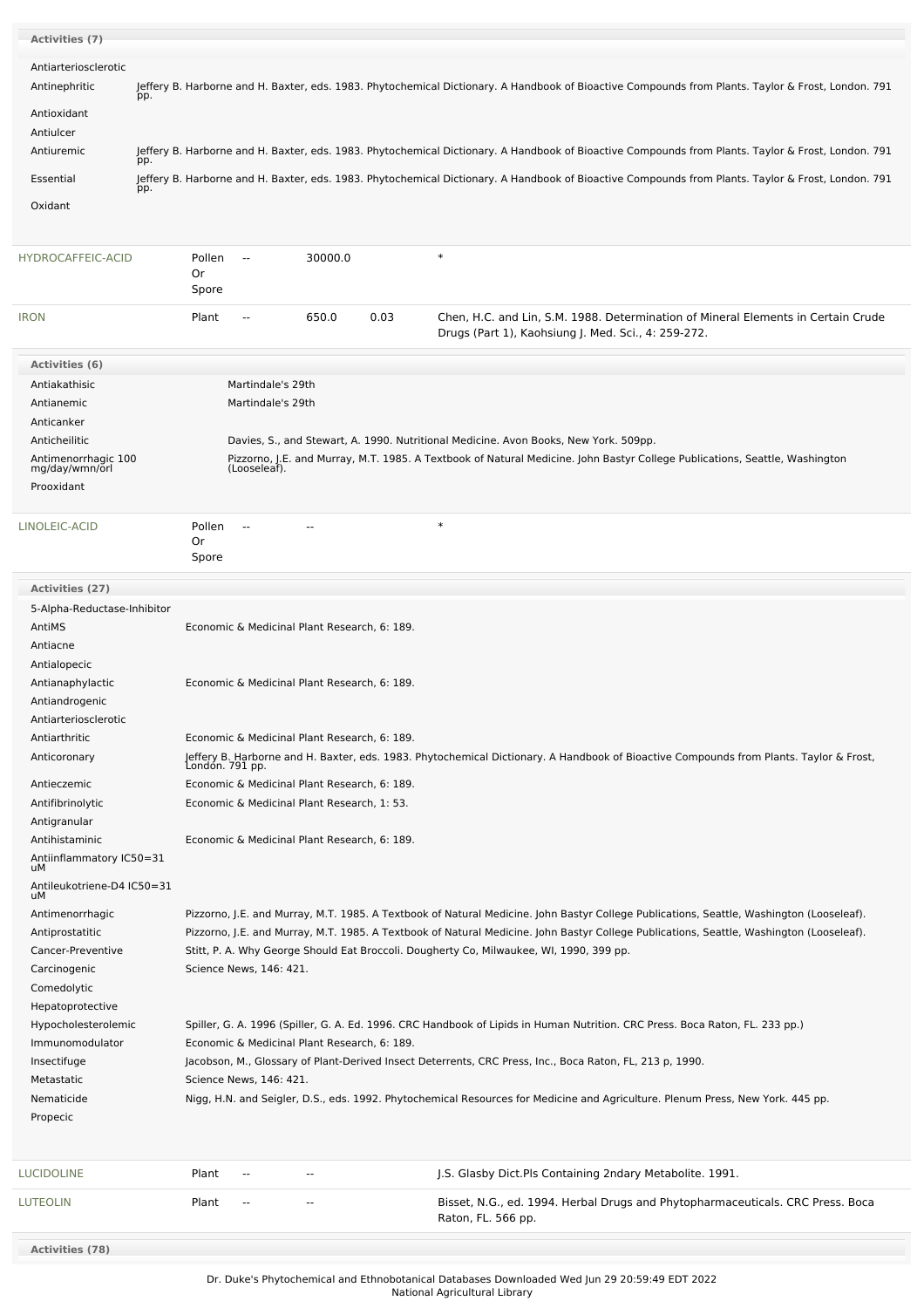| Aldose-Reductase-<br>Inhibitor EC=3 ppm               | Shin*, K.H., Chung, M.S., Chae, Y.J., Yoon, K.Y., Cho, T.S. 1992. A survey for aldose reductase inhibition of herbal medicines. Fitoterapia 64(2):<br>130, 1993.                                                                 |
|-------------------------------------------------------|----------------------------------------------------------------------------------------------------------------------------------------------------------------------------------------------------------------------------------|
| Aldose-Reductase-<br>Inhibitor IC50=0.45 uM<br>rat    |                                                                                                                                                                                                                                  |
| AntiHIV                                               |                                                                                                                                                                                                                                  |
| Antiallergic                                          |                                                                                                                                                                                                                                  |
| Antiangiogenic IC60-<br>75=10 uM                      |                                                                                                                                                                                                                                  |
| Antiatherogenic                                       |                                                                                                                                                                                                                                  |
| Antibacterial MIC=500<br>ug/ml                        | Planta Medica, 57: A43, 1991.                                                                                                                                                                                                    |
| Anticarcinogenic                                      |                                                                                                                                                                                                                                  |
| Anticarcinomic                                        | Chiang, L. C., Chiang, W., Chang, M. Y., Ng, L. T., Lin, C. C. 2003. Antileukemic activity of selected natural products in Taiwan. Am J Chin Med,<br>31(1): 37-46.                                                               |
| Anticataract EC=3 ppm                                 | Shin*, K.H., Chung, M.S., Chae, Y.J., Yoon, K.Y., Cho, T.S. 1992. A survey for aldose reductase inhibition of herbal medicines. Fitoterapia 64(2):<br>130, 1993.                                                                 |
| Anticomplementary                                     |                                                                                                                                                                                                                                  |
| Antidermatic<br>Antiestrogenic                        | Bisset, N.G., ed. 1994. Herbal Drugs and Phytopharmaceuticals. CRC Press. Boca Raton, FL. 566 pp.                                                                                                                                |
| Antifeedant IC52=<1,000<br>ppm diet                   | Lydon, J. & Duke, S., The potential of pesticides from plants, pp. 1-41 in Craker, L. & Simon, J., eds, Herbs, Spices & Medicinal Plants: Recent<br>Advances in Botany, Horticulture, & Pharmacology, v. 4, Oryx Press, Phoenix, |
| Antiherpetic 11-23 ug/ml<br>Antihistaminic <10-15 uM  |                                                                                                                                                                                                                                  |
| Antiinflammatory #NAME?                               | Wichtl, M. 1984. Teedrogen. Ein Handbuch fur Apotheker und Arzte. Wissenschaftliche Verlagsgesellscharft. mbH Stuttgart. 393 pp.                                                                                                 |
| Antileukemic 20-50 uM                                 |                                                                                                                                                                                                                                  |
| Antilymphomic                                         | Chiang, L. C., Chiang, W., Chang, M. Y., Ng, L. T., Lin, C. C. 2003. Antileukemic activity of selected natural products in Taiwan. Am J Chin Med,<br>31(1):37-46.                                                                |
| Antimelanomic                                         | Chiang, L. C., Chiang, W., Chang, M. Y., Ng, L. T., Lin, C. C. 2003. Antileukemic activity of selected natural products in Taiwan. Am J Chin Med,<br>31(1):37-46.                                                                |
| Antimutagenic ID50=2-5<br>nМ                          |                                                                                                                                                                                                                                  |
| Antimutagenic ID50=0.44<br>ug/ml                      |                                                                                                                                                                                                                                  |
| Antinociceptive                                       |                                                                                                                                                                                                                                  |
| Antioxidant IC50=10 uM                                |                                                                                                                                                                                                                                  |
| Antipolio                                             | Economic & Medicinal Plant Research, 5: 197.                                                                                                                                                                                     |
| Antiproliferant                                       |                                                                                                                                                                                                                                  |
| Antispasmodic                                         | Williamson, E. M. and Evans, F. J., Potter's New Cyclopaedia of Botanical Drugs and Preparations, Revised Ed., Saffron Walden, the C. W.<br>Daniel Co., Ltd., Essex UK, 362 pp, 1988, reprint 1989.                              |
| Antitumor 1-50 uM                                     |                                                                                                                                                                                                                                  |
| Antitumor (Colon)                                     | Chiang, L. C., Chiang, W., Chang, M. Y., Ng, L. T., Lin, C. C. 2003. Antileukemic activity of selected natural products in Taiwan. Am J Chin Med,<br>$31(1):37-46.$                                                              |
| Antitumor (Kidney)                                    | Chiang, L. C., Chiang, W., Chang, M. Y., Ng, L. T., Lin, C. C. 2003. Antileukemic activity of selected natural products in Taiwan. Am J Chin Med,<br>31(1):37-46.                                                                |
| Antitumor (Lung)                                      | Chiang, L. C., Chiang, W., Chang, M. Y., Ng, L. T., Lin, C. C. 2003. Antileukemic activity of selected natural products in Taiwan. Am J Chin Med,<br>$31(1):37-46.$                                                              |
| Antitumor (Ovary)                                     | Chiang, L. C., Chiang, W., Chang, M. Y., Ng, L. T., Lin, C. C. 2003. Antileukemic activity of selected natural products in Taiwan. Am J Chin Med,<br>31(1): 37-46.                                                               |
| Antitumor (Pancreas)                                  | Chiang, L. C., Chiang, W., Chang, M. Y., Ng, L. T., Lin, C. C. 2003. Antileukemic activity of selected natural products in Taiwan. Am J Chin Med,<br>31(1):37-46.                                                                |
| Antitumor (Skin) 20 uM                                |                                                                                                                                                                                                                                  |
| Antitumor (Stomach)                                   | Chiang, L. C., Chiang, W., Chang, M. Y., Ng, L. T., Lin, C. C. 2003. Antileukemic activity of selected natural products in Taiwan. Am J Chin Med,<br>31(1):37-46.                                                                |
| Antitumor (Thyroid) 12-50<br>uМ                       |                                                                                                                                                                                                                                  |
| Antitumor (brain)                                     | Chiang, L. C., Chiang, W., Chang, M. Y., Ng, L. T., Lin, C. C. 2003. Antileukemic activity of selected natural products in Taiwan. Am J Chin Med,<br>31(1):37-46.                                                                |
| Antitussive                                           |                                                                                                                                                                                                                                  |
| Antiviral 11-23 ug/ml                                 |                                                                                                                                                                                                                                  |
| Aphidifuge                                            |                                                                                                                                                                                                                                  |
| Apoptotic 12-50 uM                                    |                                                                                                                                                                                                                                  |
| Aromatase-Inhibitor<br>IC35=1 uM/l                    | Journal of Medicinal Food 2: 235.1999.                                                                                                                                                                                           |
| Beta-Glucuronidase-<br>Inhibitor IC50=~40 uM          |                                                                                                                                                                                                                                  |
| Calcium-Antagonist<br>$IC50 = 1.2$ uM rbt             |                                                                                                                                                                                                                                  |
| Cancer-Preventive                                     |                                                                                                                                                                                                                                  |
| Chemopreventive                                       |                                                                                                                                                                                                                                  |
| Choleretic                                            |                                                                                                                                                                                                                                  |
| Cytotoxic 1-50 uM                                     |                                                                                                                                                                                                                                  |
| Deiodinase-Inhibitor<br>Differentiator IC>40=40<br>uМ | Jim Duke's personal files.                                                                                                                                                                                                       |
| Diuretic                                              | Jim Duke's personal files.                                                                                                                                                                                                       |
| Estrogenic 58% genistein                              |                                                                                                                                                                                                                                  |
| Hepatoprotective                                      |                                                                                                                                                                                                                                  |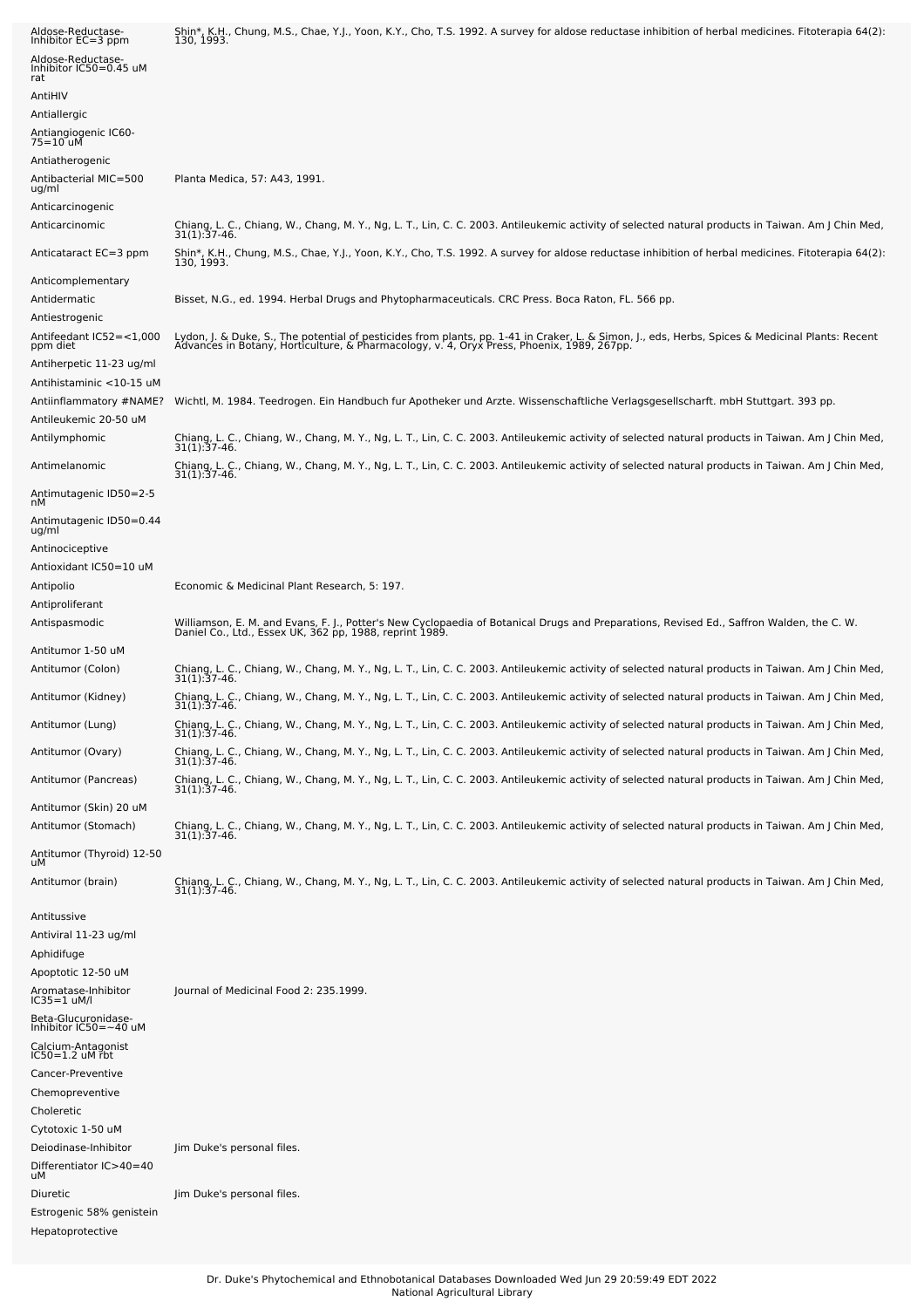| Hyaluronidase-Inhibitor<br>IC50+=100-250 uM<br>Hypocholesterolemic<br>ICAM-1-Inhibitor<br>IKK-Inhibitor<br>lodothyronine-Deiodinase-<br>Inhibitor<br>Lipoxygenase-Inhibitor<br>MAPK-Inhibitor<br>MMP-9-Inhibitor 20 uM<br>Metalloproteinase-<br>Inhibitor<br>Myorelaxant<br>NEP-Inhibitor IC50=>42<br>uМ<br>NF-kB-Inhibitor<br>NO-Inhibitor<br>PTK-Inhibitor 10-100 uM<br>Pesticide<br>Proliferant<br>Prostaglandin-Synthetase-<br>Inhibitor<br>Protein-Kinase-C-Inhibitor<br>IC70=50 uM<br>Succinoxidase-Inhibitor<br>TNF-alpha-Inhibitor<br>IC50=14.44 uM<br>Topoisomerase-I-Inhibitor<br>VEGF-Inhibitor IC50=2-7<br>uМ<br>Vasodilator<br>Xanthine-Oxidase-<br>Inhibitor $IC50=0.11$ ug/ml | Londón. 791 pp.<br>London. 791 pp.<br>14: 223-237.<br>Chem. & Pharm. Bull. 38: 1772. |                          |                          |         | Jeffery B. Harborne and H. Baxter, eds. 1983. Phytochemical Dictionary. A Handbook of Bioactive Compounds from Plants. Taylor & Frost,<br>Jeffery B. Harborne and H. Baxter, eds. 1983. Phytochemical Dictionary. A Handbook of Bioactive Compounds from Plants. Taylor & Frost,<br>Santti, R., Makela, S., Strauss, L., Korman, J., Kostian, M. L. 1998. Phytoestrogens: Potential Endocrine Disruptors in Males. Toxicol Ind Health, |
|----------------------------------------------------------------------------------------------------------------------------------------------------------------------------------------------------------------------------------------------------------------------------------------------------------------------------------------------------------------------------------------------------------------------------------------------------------------------------------------------------------------------------------------------------------------------------------------------------------------------------------------------------------------------------------------------|--------------------------------------------------------------------------------------|--------------------------|--------------------------|---------|----------------------------------------------------------------------------------------------------------------------------------------------------------------------------------------------------------------------------------------------------------------------------------------------------------------------------------------------------------------------------------------------------------------------------------------|
| iNOS-Inhibitor                                                                                                                                                                                                                                                                                                                                                                                                                                                                                                                                                                                                                                                                               |                                                                                      |                          |                          |         |                                                                                                                                                                                                                                                                                                                                                                                                                                        |
| LYCLANINOL                                                                                                                                                                                                                                                                                                                                                                                                                                                                                                                                                                                                                                                                                   | Plant                                                                                | $\overline{a}$           | н.                       |         | J.S. Glasby Dict.Pls Containing 2ndary Metabolite. 1991.                                                                                                                                                                                                                                                                                                                                                                               |
| LYCLANITIN                                                                                                                                                                                                                                                                                                                                                                                                                                                                                                                                                                                                                                                                                   | Plant                                                                                | $\sim$                   | --                       |         | J.S. Glasby Dict.Pls Containing 2ndary Metabolite. 1991.                                                                                                                                                                                                                                                                                                                                                                               |
| LYCOCLAVANIN                                                                                                                                                                                                                                                                                                                                                                                                                                                                                                                                                                                                                                                                                 | Stem                                                                                 | $\sim$                   | $-$                      |         | Chemical Constituents of Oriental Herbs (3 diff. books)                                                                                                                                                                                                                                                                                                                                                                                |
| LYCOCLAVANIN                                                                                                                                                                                                                                                                                                                                                                                                                                                                                                                                                                                                                                                                                 | Plant                                                                                | $\overline{a}$           | $-$                      |         | $\ast$                                                                                                                                                                                                                                                                                                                                                                                                                                 |
| LYCOCLAVANOL                                                                                                                                                                                                                                                                                                                                                                                                                                                                                                                                                                                                                                                                                 | Stem                                                                                 | $\overline{a}$           | --                       |         | Chemical Constituents of Oriental Herbs (3 diff. books)                                                                                                                                                                                                                                                                                                                                                                                |
| LYCOCLAVANOL                                                                                                                                                                                                                                                                                                                                                                                                                                                                                                                                                                                                                                                                                 | Plant                                                                                | $\overline{\phantom{a}}$ | --                       |         | $\ast$                                                                                                                                                                                                                                                                                                                                                                                                                                 |
| LYCOCLAVINE                                                                                                                                                                                                                                                                                                                                                                                                                                                                                                                                                                                                                                                                                  | Plant                                                                                | $\overline{\phantom{a}}$ | $\overline{\phantom{a}}$ |         | $\ast$                                                                                                                                                                                                                                                                                                                                                                                                                                 |
| LYCOCRYPTOL                                                                                                                                                                                                                                                                                                                                                                                                                                                                                                                                                                                                                                                                                  | Plant                                                                                | $\overline{\phantom{a}}$ | $\overline{\phantom{a}}$ |         | J.S. Glasby Dict.Pls Containing 2ndary Metabolite. 1991.                                                                                                                                                                                                                                                                                                                                                                               |
| LYCODINE                                                                                                                                                                                                                                                                                                                                                                                                                                                                                                                                                                                                                                                                                     | Plant                                                                                | $\overline{\phantom{a}}$ | $\overline{a}$           |         | Chemical Constituents of Oriental Herbs (3 diff. books)                                                                                                                                                                                                                                                                                                                                                                                |
| LYCODOLINE                                                                                                                                                                                                                                                                                                                                                                                                                                                                                                                                                                                                                                                                                   | Plant                                                                                | --                       | --                       |         | $\ast$                                                                                                                                                                                                                                                                                                                                                                                                                                 |
| LYCOFLEXINE                                                                                                                                                                                                                                                                                                                                                                                                                                                                                                                                                                                                                                                                                  | Plant                                                                                | $\overline{\phantom{a}}$ | ۰.                       |         | Jeffery B. Harborne and H. Baxter, eds. 1983. Phytochemical Dictionary. A Handbook<br>of Bioactive Compounds from Plants. Taylor & Frost, London. 791 pp.                                                                                                                                                                                                                                                                              |
| <b>LYCOPODINE</b>                                                                                                                                                                                                                                                                                                                                                                                                                                                                                                                                                                                                                                                                            | Plant                                                                                | 20.0                     | 870.0                    | 1.0     | $\ast$                                                                                                                                                                                                                                                                                                                                                                                                                                 |
| Activities (3)                                                                                                                                                                                                                                                                                                                                                                                                                                                                                                                                                                                                                                                                               |                                                                                      |                          |                          |         |                                                                                                                                                                                                                                                                                                                                                                                                                                        |
| Paralytic<br>pp.                                                                                                                                                                                                                                                                                                                                                                                                                                                                                                                                                                                                                                                                             |                                                                                      |                          |                          |         | Jeffery B. Harborne and H. Baxter, eds. 1983. Phytochemical Dictionary. A Handbook of Bioactive Compounds from Plants. Taylor & Frost, London. 791                                                                                                                                                                                                                                                                                     |
| Peristaltic                                                                                                                                                                                                                                                                                                                                                                                                                                                                                                                                                                                                                                                                                  |                                                                                      |                          |                          |         | Williamson, E. M. and Evans, F. J., Potter's New Cyclopaedia of Botanical Drugs and Preparations, Revised Ed., Saffron Walden, the C. W. Daniel Co., Ltd., Essex UK, 362 pp, 1988, reprint 1989.                                                                                                                                                                                                                                       |
| Uterocontractant                                                                                                                                                                                                                                                                                                                                                                                                                                                                                                                                                                                                                                                                             |                                                                                      |                          |                          |         | Williamson, E. M. and Evans, F. J., Potter's New Cyclopaedia of Botanical Drugs and Preparations, Revised Ed., Saffron Walden, the C. W. Daniel Co., Ltd., Essex UK, 362 pp, 1988, reprint 1989.                                                                                                                                                                                                                                       |
| LYCOPODIUMOLEIC-ACID-<br><b>GLYCERIDES</b>                                                                                                                                                                                                                                                                                                                                                                                                                                                                                                                                                                                                                                                   | Pollen<br>Or<br>Spore                                                                |                          |                          |         | Hutchings, A, Scott, AH, Lewis, G, and Cunningham, A. 1996. Zulu Medicinal Plants.<br>An inventory. University of Natal Press, Pietermaritzburg. 450 pp.                                                                                                                                                                                                                                                                               |
| LYCOPOLINE                                                                                                                                                                                                                                                                                                                                                                                                                                                                                                                                                                                                                                                                                   | Plant                                                                                | $\sim$                   | $\sim$ $\sim$            |         | Chemical Constituents of Oriental Herbs (3 diff. books)                                                                                                                                                                                                                                                                                                                                                                                |
| MAGNESIUM                                                                                                                                                                                                                                                                                                                                                                                                                                                                                                                                                                                                                                                                                    | Plant                                                                                | ۰.                       | 2340.0                   | $-0.54$ | Chen, H.C. and Lin, S.M. 1988. Determination of Mineral Elements in Certain Crude<br>Drugs (Part 1), Kaohsiung J. Med. Sci., 4: 259-272.                                                                                                                                                                                                                                                                                               |
| Activities (65)                                                                                                                                                                                                                                                                                                                                                                                                                                                                                                                                                                                                                                                                              |                                                                                      |                          |                          |         |                                                                                                                                                                                                                                                                                                                                                                                                                                        |
|                                                                                                                                                                                                                                                                                                                                                                                                                                                                                                                                                                                                                                                                                              |                                                                                      |                          |                          |         |                                                                                                                                                                                                                                                                                                                                                                                                                                        |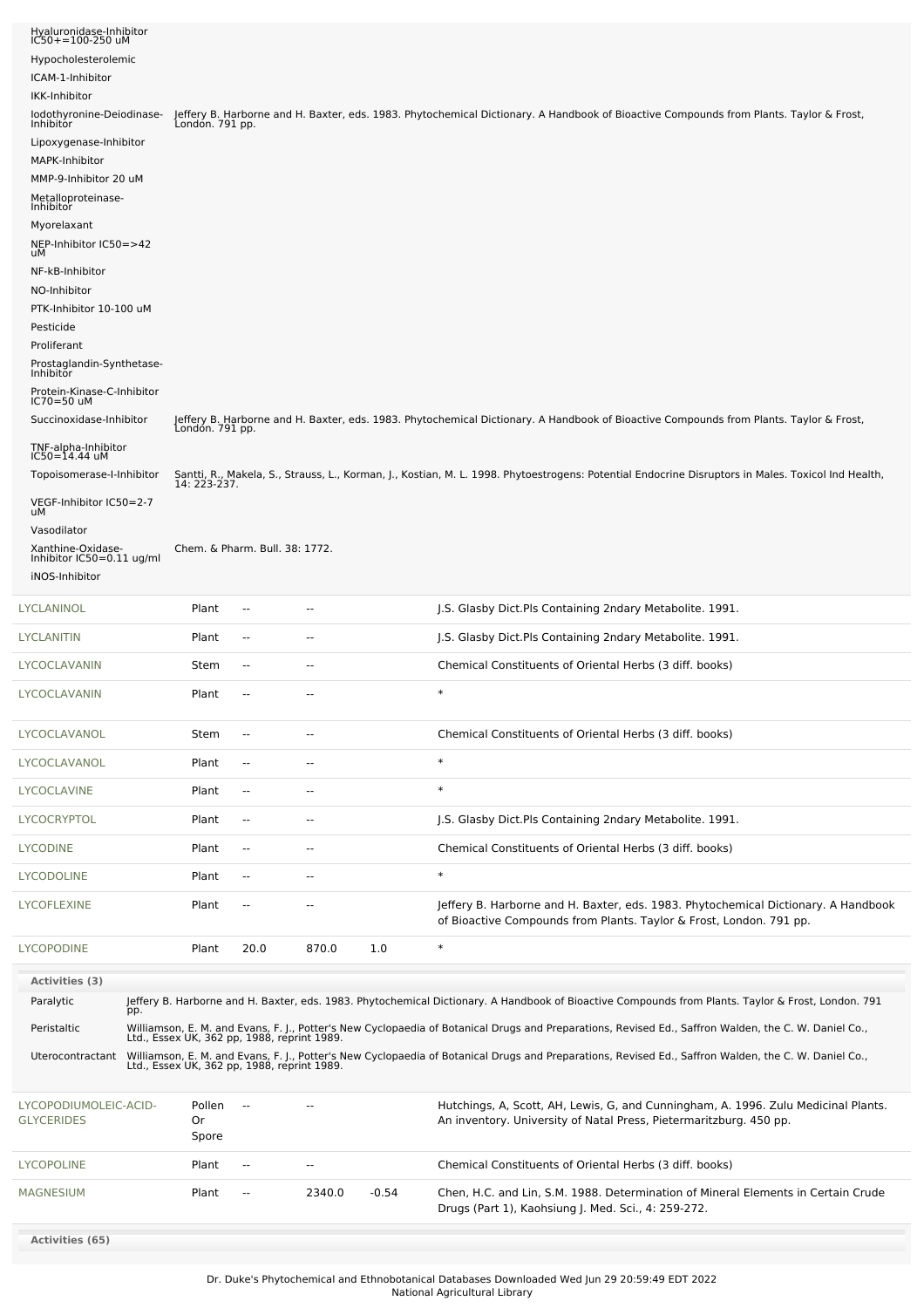| AntiCFS                                                |                                                                                                                                                                                                        |
|--------------------------------------------------------|--------------------------------------------------------------------------------------------------------------------------------------------------------------------------------------------------------|
| AntiLyme 400-1,000 mg                                  |                                                                                                                                                                                                        |
| AntiMS<br>AntiPMS 400-800                              |                                                                                                                                                                                                        |
| mg/day/wmn/orl                                         |                                                                                                                                                                                                        |
| AntiPMS 400-800<br>mg/day/wmn orl                      |                                                                                                                                                                                                        |
| AntiRaynaud's 280-350                                  |                                                                                                                                                                                                        |
| mg/day                                                 |                                                                                                                                                                                                        |
| Antiaggregant 400 mg/day<br>Antialcoholic              |                                                                                                                                                                                                        |
| Antianginal 400 mg/day                                 | Werbach, M. 1993. Healing with Food. Harper Collins, New York, 443 pp.                                                                                                                                 |
| Antianorectic                                          | Davies, S., and Stewart, A. 1990. Nutritional Medicine. Avon Books, New York. 509pp.                                                                                                                   |
| Antianxiety 400 mg/day                                 | Werbach, M. 1993. Healing with Food. Harper Collins, New York, 443 pp.                                                                                                                                 |
| Antiarrhythmic 400 mg/day                              |                                                                                                                                                                                                        |
| Antiarthritic                                          | Davies, S., and Stewart, A. 1990. Nutritional Medicine. Avon Books, New York. 509pp.                                                                                                                   |
| Antiasthmatic                                          | Pizzorno, J.E. and Murray, M.T. 1985. A Textbook of Natural Medicine. John Bastyr College Publications, Seattle, Washington (Looseleaf).                                                               |
| Antiatherosclerotic 400<br>mg/day                      |                                                                                                                                                                                                        |
| Anticephalagic                                         |                                                                                                                                                                                                        |
| Anticlimacteric 500-750                                |                                                                                                                                                                                                        |
| mg/day                                                 |                                                                                                                                                                                                        |
| Anticonvulsant                                         | Facciola, S. 1998. Cornucopia - A Source Book of Edible Plants. Kampong Publications, Vista CA. 713 pp.                                                                                                |
| Anticoronary 400 mg/day                                | Challem, J., Berkson, Burt, and Smith, Melissa Dianne. 2000. Syndrome X - The complete nutritional program to prevent and reservse<br>insulin resistance. John Wiley & Sons, New York. 272 pp. \$24.95 |
| Antidepressant                                         | Davies, S., and Stewart, A. 1990. Nutritional Medicine. Avon Books, New York. 509pp.                                                                                                                   |
| Antidiabetic 400-800<br>mg/man/day                     |                                                                                                                                                                                                        |
| Antidysmenorrheic 100 mg 4                             | Werbach, M. 1993. Healing with Food. Harper Collins, New York, 443 pp.                                                                                                                                 |
| x/day<br>Antiendometriotic 500                         |                                                                                                                                                                                                        |
| mg/day                                                 |                                                                                                                                                                                                        |
| Antienterotic                                          |                                                                                                                                                                                                        |
| Antiepileptic 450 mg/day                               |                                                                                                                                                                                                        |
| Antifatigue                                            |                                                                                                                                                                                                        |
| Antifibromyalgic 200-300 mg<br>3x/day<br>Antigastrotic |                                                                                                                                                                                                        |
|                                                        |                                                                                                                                                                                                        |
|                                                        |                                                                                                                                                                                                        |
| Antiglaucomic                                          |                                                                                                                                                                                                        |
| Antihyperkinetic<br>Antihypertensive                   | Davies, S., and Stewart, A. 1990. Nutritional Medicine. Avon Books, New York. 509pp.                                                                                                                   |
| Antihypoglycemic                                       | Davies, S., and Stewart, A. 1990. Nutritional Medicine. Avon Books, New York. 509pp.                                                                                                                   |
| Antiinflammatory 100 mg 4<br>x/day                     | Werbach, M. 1993. Healing with Food. Harper Collins, New York, 443 pp.                                                                                                                                 |
| Antiinsomniac                                          | Davies, S., and Stewart, A. 1990. Nutritional Medicine. Avon Books, New York. 509pp.                                                                                                                   |
| Antilithic                                             | Pizzorno, J.E. and Murray, M.T. 1985. A Textbook of Natural Medicine. John Bastyr College Publications, Seattle, Washington (Looseleaf).                                                               |
| Antimastalgic                                          | Pizzorno, J.E. and Murray, M.T. 1985. A Textbook of Natural Medicine. John Bastyr College Publications, Seattle, Washington (Looseleaf).                                                               |
| Antimenopausal 500-750<br>mg/day                       |                                                                                                                                                                                                        |
| Antimigraine 200                                       | Werbach, M. 1993. Healing with Food. Harper Collins, New York, 443 pp.                                                                                                                                 |
| mg/day/man                                             |                                                                                                                                                                                                        |
| Antimitral-valve-prolapse                              |                                                                                                                                                                                                        |
| Antinephrolytic                                        |                                                                                                                                                                                                        |
| Antineurotic                                           | Davies, S., and Stewart, A. 1990. Nutritional Medicine. Avon Books, New York. 509pp.                                                                                                                   |
| Antiosteoporotic 500-1,000<br>mg/day/wmn/orl           |                                                                                                                                                                                                        |
| Antiplaque 500-1,000 mg/day                            |                                                                                                                                                                                                        |
| Antiretinopathic 400 mg/day                            | Challem, J., Berkson, Burt, and Smith, Melissa Dianne. 2000. Syndrome X - The complete nutritional program to prevent and reservse insulin resistance. John Wiley & Sons, New York. 272 pp. \$24.95    |
| Antispasmodic                                          |                                                                                                                                                                                                        |
| Antispasmophilic 500 mg/day                            | Werbach, M. 1993. Healing with Food. Harper Collins, New York, 443 pp.                                                                                                                                 |
| Antistress 500-750 mg/day                              |                                                                                                                                                                                                        |
| Antistroke 400 mg/day                                  | Challem, J., Berkson, Burt, and Smith, Melissa Dianne. 2000. Syndrome X - The complete nutritional program to prevent and reservse<br>insulin resistance. John Wiley & Sons, New York. 272 pp. \$24.95 |
| Antisyndrome-X 400<br>mg/man/day                       |                                                                                                                                                                                                        |
| Anxiolytic 500-750 mg/day                              | Challem, J., Berkson, Burt, and Smith, Melissa Dianne. 2000. Syndrome X - The complete nutritional program to prevent and reservse<br>insulin resistance. John Wiley & Sons, New York. 272 pp. \$24.95 |
| <b>CNS-Depressant</b>                                  | Facciola, S. 1998. Cornucopia - A Source Book of Edible Plants. Kampong Publications, Vista CA. 713 pp.                                                                                                |
| Calcium-Antagonist                                     |                                                                                                                                                                                                        |
| Cardioprotective                                       |                                                                                                                                                                                                        |
| Diuretic                                               |                                                                                                                                                                                                        |
| Hypocholesterolemic 400<br>mg/day                      | Werbach, M. 1993. Healing with Food. Harper Collins, New York, 443 pp.                                                                                                                                 |
| Hypotensive 260-500 mg/day                             |                                                                                                                                                                                                        |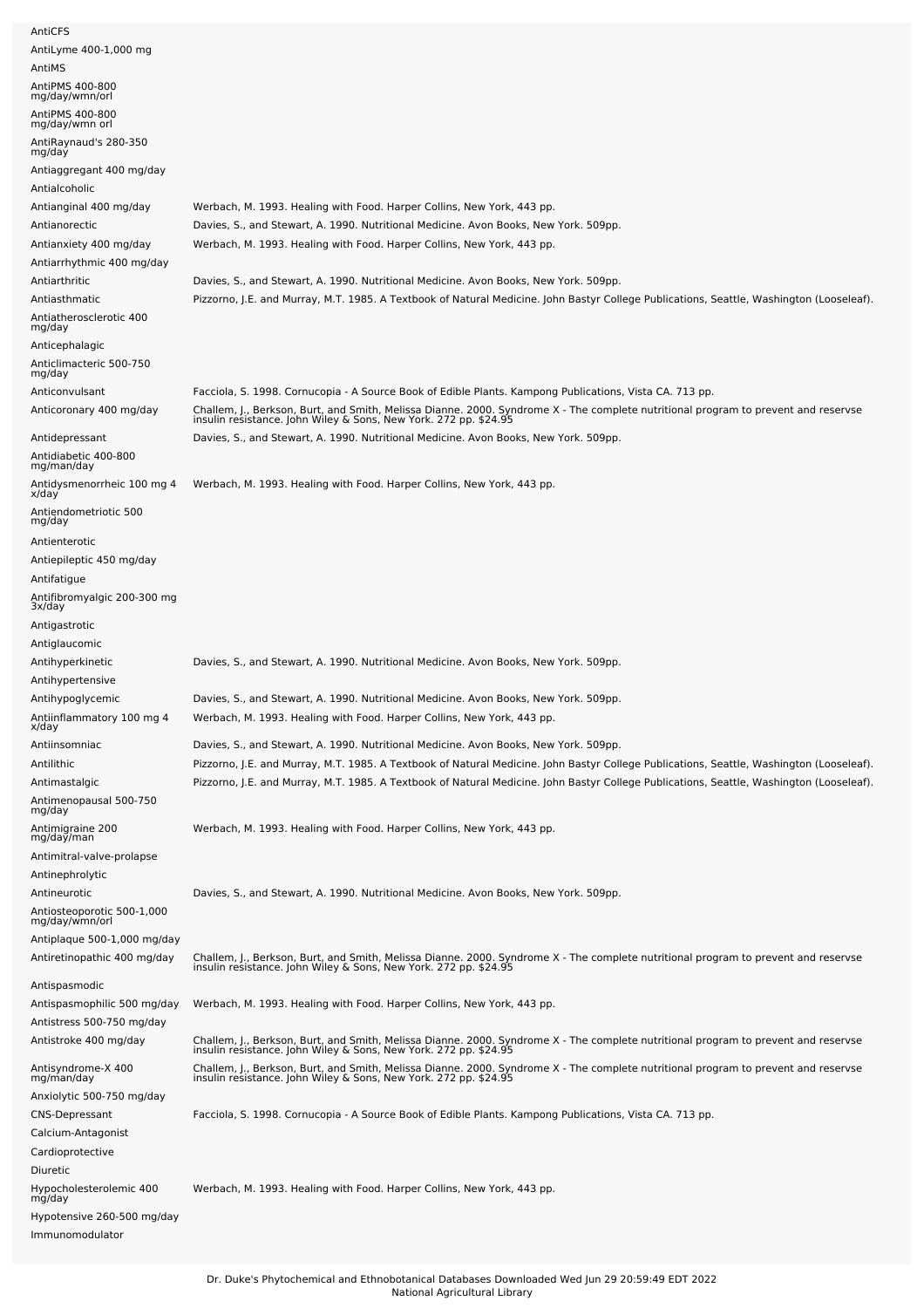| Insulinogenic 400 mg/day<br>Laxative 300-500 mg/day                           |         |                                                                        |            |                                                             |        | Challem, J., Berkson, Burt, and Smith, Melissa Dianne. 2000. Syndrome X - The complete nutritional program to prevent and reservse<br>insulin resistance. John Wiley & Sons, New York. 272 pp. \$24.95 |  |  |  |  |  |  |
|-------------------------------------------------------------------------------|---------|------------------------------------------------------------------------|------------|-------------------------------------------------------------|--------|--------------------------------------------------------------------------------------------------------------------------------------------------------------------------------------------------------|--|--|--|--|--|--|
| Litholytic                                                                    |         |                                                                        |            |                                                             |        |                                                                                                                                                                                                        |  |  |  |  |  |  |
| Myorelaxant 100 mg 4 x/day<br>Neurotransmitter<br>Tranquilizer 500-750 mg/day |         | Werbach, M. 1993. Healing with Food. Harper Collins, New York, 443 pp. |            |                                                             |        |                                                                                                                                                                                                        |  |  |  |  |  |  |
|                                                                               |         |                                                                        |            |                                                             |        |                                                                                                                                                                                                        |  |  |  |  |  |  |
|                                                                               |         |                                                                        |            |                                                             |        |                                                                                                                                                                                                        |  |  |  |  |  |  |
| Uterorelaxant 100 mg 4 x/day                                                  |         |                                                                        |            |                                                             |        | Werbach, M. 1993. Healing with Food. Harper Collins, New York, 443 pp.                                                                                                                                 |  |  |  |  |  |  |
| Vasodilator                                                                   |         |                                                                        |            |                                                             |        |                                                                                                                                                                                                        |  |  |  |  |  |  |
| <b>MANGANESE</b>                                                              |         | Plant                                                                  | --         | 100.0                                                       | 0.02   | Chen, H.C. and Lin, S.M. 1988. Determination of Mineral Elements in Certain Crude<br>Drugs (Part 1), Kaohsiung J. Med. Sci., 4: 259-272.                                                               |  |  |  |  |  |  |
| <b>Activities (14)</b>                                                        |         |                                                                        |            |                                                             |        |                                                                                                                                                                                                        |  |  |  |  |  |  |
| AntiPMS                                                                       |         |                                                                        |            |                                                             |        |                                                                                                                                                                                                        |  |  |  |  |  |  |
| Antialcoholic                                                                 |         |                                                                        |            | Forest H. Nielsen, USDA, Grand Forks, various publications. |        |                                                                                                                                                                                                        |  |  |  |  |  |  |
| Antianemic                                                                    |         | Martindale's 28th                                                      |            |                                                             |        |                                                                                                                                                                                                        |  |  |  |  |  |  |
| Antiarthritic                                                                 |         |                                                                        |            |                                                             |        |                                                                                                                                                                                                        |  |  |  |  |  |  |
| Antidiabetic 3-5 mg/day                                                       |         |                                                                        |            |                                                             |        | Werbach, M. 1993. Healing with Food. Harper Collins, New York, 443 pp.                                                                                                                                 |  |  |  |  |  |  |
| Antidiabetic 10-30<br>mg/man/day                                              |         |                                                                        |            |                                                             |        |                                                                                                                                                                                                        |  |  |  |  |  |  |
| Antidiscotic                                                                  |         |                                                                        |            |                                                             |        | Davies, S., and Stewart, A. 1990. Nutritional Medicine. Avon Books, New York. 509pp.                                                                                                                   |  |  |  |  |  |  |
| Antidyskinetic                                                                |         | Martindale's 28th                                                      |            |                                                             |        |                                                                                                                                                                                                        |  |  |  |  |  |  |
| Antiepileptic 450 mg/day                                                      |         |                                                                        |            |                                                             |        | Werbach, M. 1993. Healing with Food. Harper Collins, New York, 443 pp.                                                                                                                                 |  |  |  |  |  |  |
| Antiosteoporotic                                                              |         |                                                                        |            |                                                             |        |                                                                                                                                                                                                        |  |  |  |  |  |  |
| Antiototic                                                                    |         |                                                                        |            |                                                             |        | Davies, S., and Stewart, A. 1990. Nutritional Medicine. Avon Books, New York. 509pp.                                                                                                                   |  |  |  |  |  |  |
| Antioxidant                                                                   |         |                                                                        |            |                                                             |        |                                                                                                                                                                                                        |  |  |  |  |  |  |
| Antisyndrome-X 10-30                                                          |         |                                                                        |            |                                                             |        | Challem, J., Berkson, Burt, and Smith, Melissa Dianne. 2000. Syndrome X - The complete nutritional program to prevent and reservse insulin<br>resistance. John Wiley & Sons, New York. 272 pp. \$24.95 |  |  |  |  |  |  |
| mg/man/day<br>Hypoglycemic 10-30<br>mg/man/day                                |         |                                                                        |            |                                                             |        |                                                                                                                                                                                                        |  |  |  |  |  |  |
| <b>MERCURY</b>                                                                |         | Plant                                                                  | --         | 0.07                                                        | $-0.5$ | Chen, H.C. and Lin, S.M. 1988. Determination of Mineral Elements in Certain Crude                                                                                                                      |  |  |  |  |  |  |
|                                                                               |         |                                                                        |            |                                                             |        | Drugs (Part 1), Kaohsiung J. Med. Sci., 4: 259-272.                                                                                                                                                    |  |  |  |  |  |  |
| <b>Activities (1)</b>                                                         |         |                                                                        |            |                                                             |        |                                                                                                                                                                                                        |  |  |  |  |  |  |
| Nephrotoxic                                                                   |         |                                                                        |            |                                                             |        | Pizzorno, J.E. and Murray, M.T. 1985. A Textbook of Natural Medicine. John Bastyr College Publications, Seattle, Washington (Looseleaf).                                                               |  |  |  |  |  |  |
| METHYLLYCOCLAVINE                                                             |         | Plant                                                                  |            |                                                             |        | J.S. Glasby Dict.Pls Containing 2ndary Metabolite. 1991.                                                                                                                                               |  |  |  |  |  |  |
| MYRISTIC-ACID                                                                 |         | Pollen<br>Or<br>Spore                                                  |            |                                                             |        | ANON. 1948-1976. The Wealth of India raw materials. Publications and Information<br>Directorate, CSIR, New Delhi. 11 volumes.                                                                          |  |  |  |  |  |  |
| Activities (6)                                                                |         |                                                                        |            |                                                             |        |                                                                                                                                                                                                        |  |  |  |  |  |  |
| Antioxidant IC71=60                                                           |         |                                                                        |            |                                                             |        |                                                                                                                                                                                                        |  |  |  |  |  |  |
| Cancer-Preventive                                                             |         |                                                                        |            |                                                             |        | Stitt, P. A. Why George Should Eat Broccoli. Dougherty Co, Milwaukee, WI, 1990, 399 pp.                                                                                                                |  |  |  |  |  |  |
| Cosmetic                                                                      |         |                                                                        |            |                                                             |        | Jeffery B. Harborne and H. Baxter, eds. 1983. Phytochemical Dictionary. A Handbook of Bioactive Compounds from Plants. Taylor & Frost, London.<br>791 pp.                                              |  |  |  |  |  |  |
|                                                                               |         |                                                                        |            |                                                             |        |                                                                                                                                                                                                        |  |  |  |  |  |  |
|                                                                               |         |                                                                        |            |                                                             |        | Hypercholesterolemic Spiller, G. A. 1996 (Spiller, G. A. Ed. 1996. CRC Handbook of Lipids in Human Nutrition. CRC Press. Boca Raton, FL. 233 pp.)                                                      |  |  |  |  |  |  |
| Lubricant                                                                     | 791 pp. |                                                                        |            |                                                             |        | Jeffery B. Harborne and H. Baxter, eds. 1983. Phytochemical Dictionary. A Handbook of Bioactive Compounds from Plants. Taylor & Frost, London.                                                         |  |  |  |  |  |  |
| Nematicide                                                                    |         |                                                                        |            |                                                             |        | Nigg, H.N. and Seigler, D.S., eds. 1992. Phytochemical Resources for Medicine and Agriculture. Plenum Press, New York. 445 pp.                                                                         |  |  |  |  |  |  |
| N-ACETYL-N-BETA-<br>METHYLPHLEGMARINE                                         |         | Plant                                                                  |            |                                                             |        | Chemical Constituents of Oriental Herbs (3 diff. books)                                                                                                                                                |  |  |  |  |  |  |
| <b>NICOTINE</b>                                                               |         | Pollen<br>Or<br>Spore                                                  | $\sim$ $-$ |                                                             |        | Chemical Constituents of Oriental Herbs (3 diff. books)                                                                                                                                                |  |  |  |  |  |  |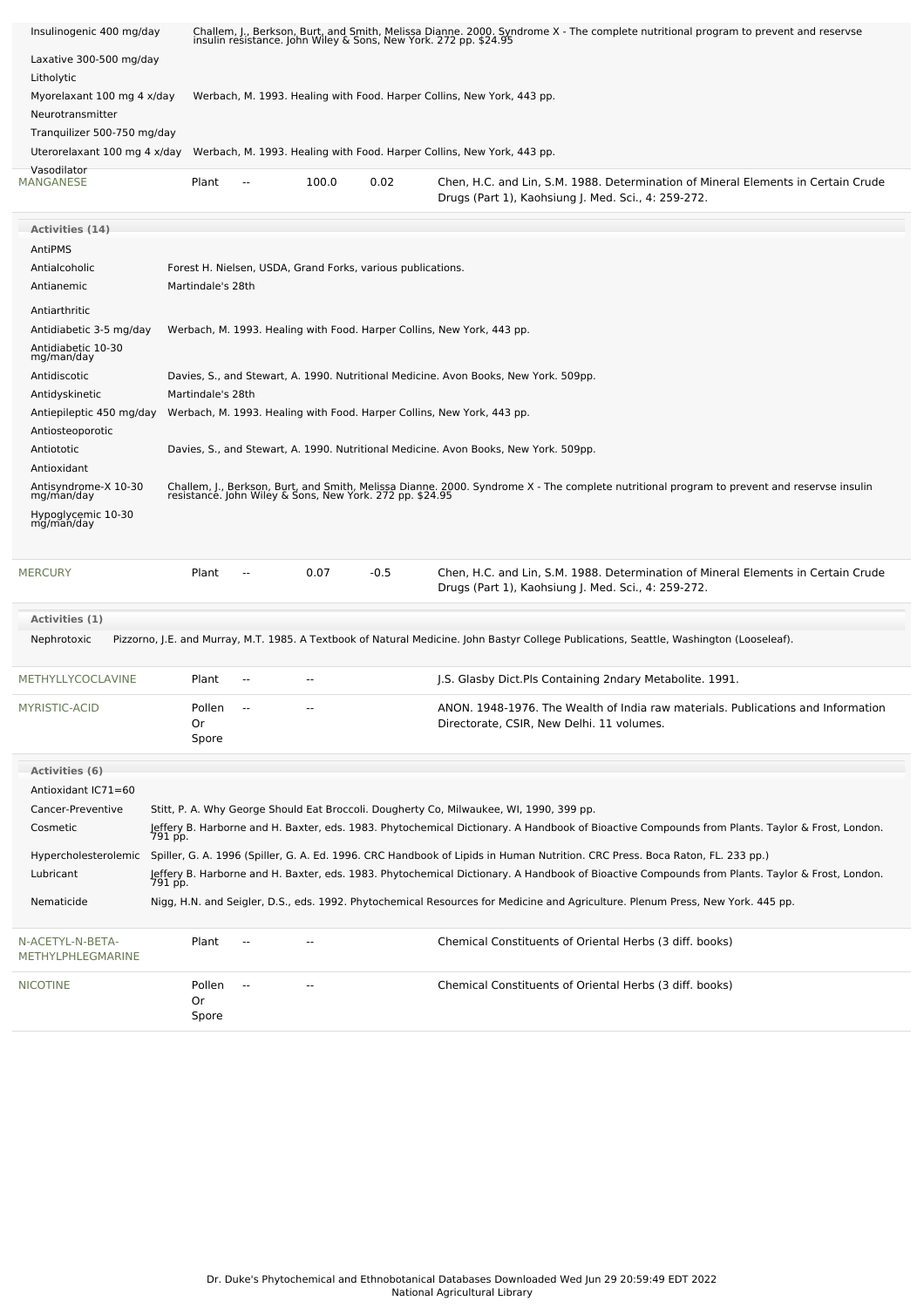| <b>Activities (21)</b>                  |                                                                                                                                                                                                     |                         |                                             |                                                                                  |                                                                                                                                                                                                                                   |  |  |  |  |
|-----------------------------------------|-----------------------------------------------------------------------------------------------------------------------------------------------------------------------------------------------------|-------------------------|---------------------------------------------|----------------------------------------------------------------------------------|-----------------------------------------------------------------------------------------------------------------------------------------------------------------------------------------------------------------------------------|--|--|--|--|
| ANS-Paralytic                           |                                                                                                                                                                                                     |                         | Ltd., Essex UK, 362 pp, 1988, reprint 1989. |                                                                                  | Williamson, E. M. and Evans, F. J., Potter's New Cyclopaedia of Botanical Drugs and Preparations, Revised Ed., Saffron Walden, the C. W. Daniel Co.,                                                                              |  |  |  |  |
| <b>ANS-Stimulant</b>                    | Williamson, E. M. and Evans, F. J., Potter's New Cyclopaedia of Botanical Drugs and Preparations, Revised Ed., Saffron Walden, the C. W. Daniel Co.,<br>Ltd., Essex UK, 362 pp, 1988, reprint 1989. |                         |                                             |                                                                                  |                                                                                                                                                                                                                                   |  |  |  |  |
| Addictive                               |                                                                                                                                                                                                     |                         |                                             |                                                                                  |                                                                                                                                                                                                                                   |  |  |  |  |
| Analgesic 2 mg/kg<br>ipr mus            |                                                                                                                                                                                                     | 287, Caldwell NJ 07006. |                                             |                                                                                  | Borchard, R. E., Barnes, C. D., and Eltherton, L. G. 1991. Drug Dosage in Laboratory Animals: A Handbook. (3rd Ed.) The Telford Press, Inc., P. O. Box                                                                            |  |  |  |  |
| Anorectic                               |                                                                                                                                                                                                     |                         |                                             |                                                                                  |                                                                                                                                                                                                                                   |  |  |  |  |
| Antiestrogenic                          |                                                                                                                                                                                                     |                         |                                             | Economic & Medicinal Plant Research, 6: 189.                                     |                                                                                                                                                                                                                                   |  |  |  |  |
| Antifeedant                             |                                                                                                                                                                                                     |                         |                                             |                                                                                  |                                                                                                                                                                                                                                   |  |  |  |  |
| Antifumitory                            |                                                                                                                                                                                                     |                         |                                             | Economic & Medicinal Plant Research, 6: 189.                                     |                                                                                                                                                                                                                                   |  |  |  |  |
| Cardiovascular<br>0.25 mg/kg ivn<br>dog |                                                                                                                                                                                                     |                         |                                             |                                                                                  | Borchard, R. E., Barnes, C. D., and Eltherton, L. G. 1991. Drug Dosage in Laboratory Animals: A Handbook. (3rd Ed.) The Telford Press, Inc., P. O. Box<br>287, Caldwell NJ 07006.                                                 |  |  |  |  |
| Cholinergic                             |                                                                                                                                                                                                     |                         |                                             |                                                                                  |                                                                                                                                                                                                                                   |  |  |  |  |
| Dopaminigenic                           |                                                                                                                                                                                                     |                         |                                             |                                                                                  |                                                                                                                                                                                                                                   |  |  |  |  |
| Ectoparasiticide                        | Merck 11th Edition                                                                                                                                                                                  |                         |                                             |                                                                                  |                                                                                                                                                                                                                                   |  |  |  |  |
| Epinephrininergic                       |                                                                                                                                                                                                     |                         |                                             |                                                                                  |                                                                                                                                                                                                                                   |  |  |  |  |
| Herbicide IC57=5<br>mМ                  |                                                                                                                                                                                                     |                         |                                             |                                                                                  | Lydon, J. & Duke, S., The potential of pesticides from plants, pp. 1-41 in Craker, L. & Simon, J., eds, Herbs, Spices & Medicinal Plants: Recent Advances<br>in Botany, Horticulture, & Pharmacology, v. 4, Oryx Press, Phoenix,  |  |  |  |  |
| Hyperglycemic                           |                                                                                                                                                                                                     |                         |                                             |                                                                                  |                                                                                                                                                                                                                                   |  |  |  |  |
| Insecticide<br>$IC100=1,000$ ppm        |                                                                                                                                                                                                     |                         |                                             | in Botany, Horticulture, & Pharmacology, v. 4, Oryx Press, Phoenix, 1989, 267pp. | Lydon, J. & Duke, S., The potential of pesticides from plants, pp. 1-41 in Craker, L. & Simon, J., eds, Herbs, Spices & Medicinal Plants: Recent Advances                                                                         |  |  |  |  |
| Nematistat                              |                                                                                                                                                                                                     |                         |                                             |                                                                                  | Nigg, H.N. and Seigler, D.S., eds. 1992. Phytochemical Resources for Medicine and Agriculture. Plenum Press, New York. 445 pp.                                                                                                    |  |  |  |  |
| Neurotoxic                              |                                                                                                                                                                                                     |                         |                                             |                                                                                  | R.J. Hixtable (Huxtable, R.J. (as T. Max). 1992. This and That:The Essential Pharmacology of Herbs and Spices. Tips 13:15-20 Huxtable, R.J. 1992b. The<br>Myth of Benficent Nature. The Risk of Herbal Preparations. Anns. Intern |  |  |  |  |
| Pesticide                               |                                                                                                                                                                                                     |                         |                                             |                                                                                  |                                                                                                                                                                                                                                   |  |  |  |  |
| Serotoninergic                          |                                                                                                                                                                                                     |                         |                                             |                                                                                  |                                                                                                                                                                                                                                   |  |  |  |  |
| Tranquilizer                            |                                                                                                                                                                                                     |                         |                                             |                                                                                  |                                                                                                                                                                                                                                   |  |  |  |  |
| O-ACETYLLYCOCLAVINE                     |                                                                                                                                                                                                     | Plant                   | ۵.                                          |                                                                                  | $\ast$                                                                                                                                                                                                                            |  |  |  |  |
| OLEIC-ACID                              |                                                                                                                                                                                                     | Pollen<br>Or<br>Spore   |                                             | 165000.0 300000.0                                                                | ANON. 1948-1976. The Wealth of India raw materials. Publications and Information<br>Directorate, CSIR, New Delhi. 11 volumes.                                                                                                     |  |  |  |  |
| <b>Activities (18)</b>                  |                                                                                                                                                                                                     |                         |                                             |                                                                                  |                                                                                                                                                                                                                                   |  |  |  |  |
| 5-Alpha-Reductase-<br><b>Inhibitor</b>  |                                                                                                                                                                                                     |                         |                                             |                                                                                  |                                                                                                                                                                                                                                   |  |  |  |  |
| Allergenic                              |                                                                                                                                                                                                     |                         |                                             |                                                                                  |                                                                                                                                                                                                                                   |  |  |  |  |
| Alpha-Reductase-<br>Inhibitor           |                                                                                                                                                                                                     |                         |                                             |                                                                                  |                                                                                                                                                                                                                                   |  |  |  |  |
| Anemiagenic                             |                                                                                                                                                                                                     |                         |                                             |                                                                                  |                                                                                                                                                                                                                                   |  |  |  |  |

|  | Antiondrog |  |
|--|------------|--|

Antialopecic Antiandrogenic Antiinflammatory IC50=21 uM Antileukotriene-D4 IC50=21 uM Cancer-Preventive Stitt, P. A. Why George Should Eat Broccoli. Dougherty Co, Milwaukee, WI, 1990, 399 pp. Choleretic 5 ml/man Dermatitigenic

FLavor FEMA 1-30 Aloe Research Council - Duke writeup of non-peer reviewd book by Coats and draft by Henry Hypocholesterolemic Spiller, G. A. 1996 (Spiller, G. A. Ed. 1996. CRC Handbook of Lipids in Human Nutrition. CRC Press. Boca Raton, FL. 233 pp.) Insectifuge Jacobson, M., Glossary of Plant-Derived Insect Deterrents, CRC Press, Inc., Boca Raton, FL, 213 p, 1990. Irritant Merck 11th Edition Percutaneostimulant Seki, T., Toeda, C., Kawaguchi, T., Juni, K., Sugibayashi, K., and Morimoto, Y. 1990. Enhanced Transdermal Delivery of Zidovudine in Rats and Human Skin. Chem. Pharm. Bull. 38(11): 3086-3089, 1990. Perfumery Aloe Research Council - Duke writeup of non-peer reviewd book by Coats and draft by Henry Propecic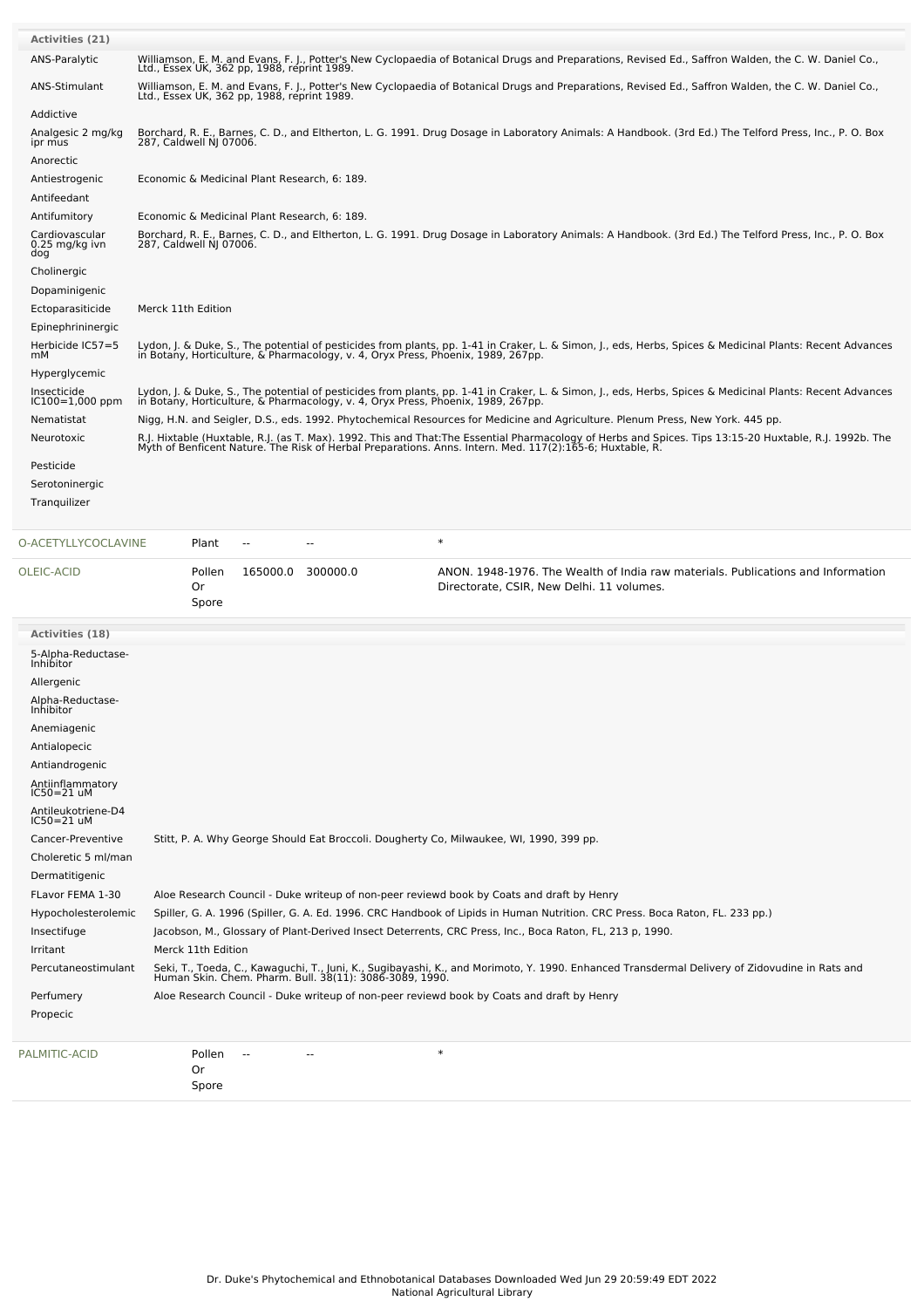| Activities (13)                                              |                                             |                                                                                                                                                                                                                                                                        |         |         |                                                                                                                                                                                                |  |  |  |
|--------------------------------------------------------------|---------------------------------------------|------------------------------------------------------------------------------------------------------------------------------------------------------------------------------------------------------------------------------------------------------------------------|---------|---------|------------------------------------------------------------------------------------------------------------------------------------------------------------------------------------------------|--|--|--|
| 5-Alpha-Reductase-                                           |                                             |                                                                                                                                                                                                                                                                        |         |         |                                                                                                                                                                                                |  |  |  |
| Inhibitor                                                    |                                             |                                                                                                                                                                                                                                                                        |         |         |                                                                                                                                                                                                |  |  |  |
| Antialopecic                                                 |                                             |                                                                                                                                                                                                                                                                        |         |         |                                                                                                                                                                                                |  |  |  |
| Antiandrogenic                                               | Economic & Medicinal Plant Research, 1: 53. |                                                                                                                                                                                                                                                                        |         |         |                                                                                                                                                                                                |  |  |  |
| Antifibrinolytic                                             |                                             |                                                                                                                                                                                                                                                                        |         |         |                                                                                                                                                                                                |  |  |  |
| Antioxidant IC40=60                                          |                                             |                                                                                                                                                                                                                                                                        |         |         |                                                                                                                                                                                                |  |  |  |
| FLavor FEMA 1<br>Hemolytic                                   |                                             |                                                                                                                                                                                                                                                                        |         |         | Aloe Research Council - Duke writeup of non-peer reviewd book by Coats and draft by Henry<br>Bisset, N.G., ed. 1994. Herbal Drugs and Phytopharmaceuticals. CRC Press. Boca Raton, FL. 566 pp. |  |  |  |
| Hypercholesterolemic                                         |                                             |                                                                                                                                                                                                                                                                        |         |         |                                                                                                                                                                                                |  |  |  |
| Lubricant                                                    |                                             | Spiller, G. A. 1996 (Spiller, G. A. Ed. 1996. CRC Handbook of Lipids in Human Nutrition. CRC Press. Boca Raton, FL. 233 pp.)<br>Jeffery B. Harborne and H. Baxter, eds. 1983. Phytochemical Dictionary. A Handbook of Bioactive Compounds from Plants. Taylor & Frost, |         |         |                                                                                                                                                                                                |  |  |  |
|                                                              | London. 791 pp.                             |                                                                                                                                                                                                                                                                        |         |         |                                                                                                                                                                                                |  |  |  |
| Nematicide                                                   |                                             | Nigg, H.N. and Seigler, D.S., eds. 1992. Phytochemical Resources for Medicine and Agriculture. Plenum Press, New York. 445 pp.                                                                                                                                         |         |         |                                                                                                                                                                                                |  |  |  |
| Pesticide                                                    |                                             |                                                                                                                                                                                                                                                                        |         |         |                                                                                                                                                                                                |  |  |  |
| Propecic                                                     |                                             |                                                                                                                                                                                                                                                                        |         |         |                                                                                                                                                                                                |  |  |  |
| Soap                                                         |                                             |                                                                                                                                                                                                                                                                        |         |         | Jeffery B. Harborne and H. Baxter, eds. 1983. Phytochemical Dictionary. A Handbook of Bioactive Compounds from Plants. Taylor & Frost,<br>London. 791 pp.                                      |  |  |  |
|                                                              |                                             |                                                                                                                                                                                                                                                                        |         |         |                                                                                                                                                                                                |  |  |  |
| <b>PHYTOSTEROLS</b>                                          | Pollen                                      | $\overline{\phantom{a}}$                                                                                                                                                                                                                                               | $\sim$  |         | Hutchings, A, Scott, AH, Lewis, G, and Cunningham, A. 1996. Zulu Medicinal Plants.                                                                                                             |  |  |  |
|                                                              | Or                                          |                                                                                                                                                                                                                                                                        |         |         | An inventory. University of Natal Press, Pietermaritzburg. 450 pp.                                                                                                                             |  |  |  |
|                                                              | Spore                                       |                                                                                                                                                                                                                                                                        |         |         |                                                                                                                                                                                                |  |  |  |
| Activities (2)                                               |                                             |                                                                                                                                                                                                                                                                        |         |         |                                                                                                                                                                                                |  |  |  |
| Antiprostatotic                                              |                                             |                                                                                                                                                                                                                                                                        |         |         |                                                                                                                                                                                                |  |  |  |
| Hypocholesterolemic                                          |                                             |                                                                                                                                                                                                                                                                        |         |         |                                                                                                                                                                                                |  |  |  |
|                                                              |                                             |                                                                                                                                                                                                                                                                        |         |         |                                                                                                                                                                                                |  |  |  |
| <b>POTASSIUM</b>                                             | Plant                                       | $\overline{a}$                                                                                                                                                                                                                                                         | 18000.0 | $-0.26$ | Chen, H.C. and Lin, S.M. 1988. Determination of Mineral Elements in Certain Crude<br>Drugs (Part 1), Kaohsiung J. Med. Sci., 4: 259-272.                                                       |  |  |  |
| Activities (14)                                              |                                             |                                                                                                                                                                                                                                                                        |         |         |                                                                                                                                                                                                |  |  |  |
| Angiotensin-Receptor-Blocker                                 |                                             |                                                                                                                                                                                                                                                                        |         |         |                                                                                                                                                                                                |  |  |  |
| Antiarrhythmic                                               |                                             |                                                                                                                                                                                                                                                                        |         |         | Davies, S., and Stewart, A. 1990. Nutritional Medicine. Avon Books, New York. 509pp.                                                                                                           |  |  |  |
| Antidepressant                                               |                                             |                                                                                                                                                                                                                                                                        |         |         | Davies, S., and Stewart, A. 1990. Nutritional Medicine. Avon Books, New York. 509pp.                                                                                                           |  |  |  |
| Antifatigue                                                  |                                             |                                                                                                                                                                                                                                                                        |         |         | Davies, S., and Stewart, A. 1990. Nutritional Medicine. Avon Books, New York. 509pp.                                                                                                           |  |  |  |
| Antihypertensive                                             |                                             |                                                                                                                                                                                                                                                                        |         |         |                                                                                                                                                                                                |  |  |  |
| Antispasmodic                                                |                                             |                                                                                                                                                                                                                                                                        |         |         | Davies, S., and Stewart, A. 1990. Nutritional Medicine. Avon Books, New York. 509pp.                                                                                                           |  |  |  |
| Antistroke                                                   |                                             |                                                                                                                                                                                                                                                                        |         |         |                                                                                                                                                                                                |  |  |  |
| Anxiolytic                                                   |                                             |                                                                                                                                                                                                                                                                        |         |         |                                                                                                                                                                                                |  |  |  |
| Beta-Blocker                                                 |                                             |                                                                                                                                                                                                                                                                        |         |         |                                                                                                                                                                                                |  |  |  |
| Cardioprotective 3,000-5,000 mg                              |                                             |                                                                                                                                                                                                                                                                        |         |         |                                                                                                                                                                                                |  |  |  |
| Cardiotoxic 18,000 mg/man/day                                |                                             |                                                                                                                                                                                                                                                                        |         |         |                                                                                                                                                                                                |  |  |  |
| Diuretic                                                     |                                             |                                                                                                                                                                                                                                                                        |         |         |                                                                                                                                                                                                |  |  |  |
| Hypotensive                                                  |                                             |                                                                                                                                                                                                                                                                        |         |         |                                                                                                                                                                                                |  |  |  |
| Vasodilator                                                  |                                             |                                                                                                                                                                                                                                                                        |         |         |                                                                                                                                                                                                |  |  |  |
| <b>PROLAMINE</b>                                             | Pollen                                      |                                                                                                                                                                                                                                                                        |         |         | $\ast$                                                                                                                                                                                         |  |  |  |
|                                                              | Or                                          |                                                                                                                                                                                                                                                                        |         |         |                                                                                                                                                                                                |  |  |  |
|                                                              | Spore                                       |                                                                                                                                                                                                                                                                        |         |         |                                                                                                                                                                                                |  |  |  |
| <b>PROLINE</b>                                               | Pollen                                      | $\overline{\phantom{a}}$                                                                                                                                                                                                                                               | $-$     |         | ANON. 1948-1976. The Wealth of India raw materials. Publications and Information                                                                                                               |  |  |  |
|                                                              | Or                                          |                                                                                                                                                                                                                                                                        |         |         | Directorate, CSIR, New Delhi. 11 volumes.                                                                                                                                                      |  |  |  |
|                                                              | Spore                                       |                                                                                                                                                                                                                                                                        |         |         |                                                                                                                                                                                                |  |  |  |
| <b>PROTOAMINE</b>                                            | Pollen                                      | $\overline{\phantom{a}}$                                                                                                                                                                                                                                               |         |         | ANON. 1948-1976. The Wealth of India raw materials. Publications and Information                                                                                                               |  |  |  |
|                                                              | Or                                          |                                                                                                                                                                                                                                                                        |         |         | Directorate, CSIR, New Delhi. 11 volumes.                                                                                                                                                      |  |  |  |
|                                                              | Spore                                       |                                                                                                                                                                                                                                                                        |         |         |                                                                                                                                                                                                |  |  |  |
| SERRAT-14-ENE-<br>3ALPHA, 20BETA, 21, 24-<br><b>TETRAOL</b>  | Plant                                       | $\overline{a}$                                                                                                                                                                                                                                                         |         |         | J.S. Glasby Dict. Pls Containing 2ndary Metabolite. 1991.                                                                                                                                      |  |  |  |
| SERRAT-14-ENE-<br>3ALPHA, 21BETA, 24-TRIOL-<br><b>16-ONE</b> | Plant                                       | --                                                                                                                                                                                                                                                                     | ٠.      |         | J.S. Glasby Dict. Pls Containing 2ndary Metabolite. 1991.                                                                                                                                      |  |  |  |
| SERRAT-14-ENE-<br>3BETA, 21BETA, 24-TRIOL                    | Plant                                       | $\frac{1}{2}$                                                                                                                                                                                                                                                          | ٠.      |         | J.S. Glasby Dict.Pls Containing 2ndary Metabolite. 1991.                                                                                                                                       |  |  |  |

Dr. Duke's Phytochemical and Ethnobotanical Databases Downloaded Wed Jun 29 20:59:49 EDT 2022 National Agricultural Library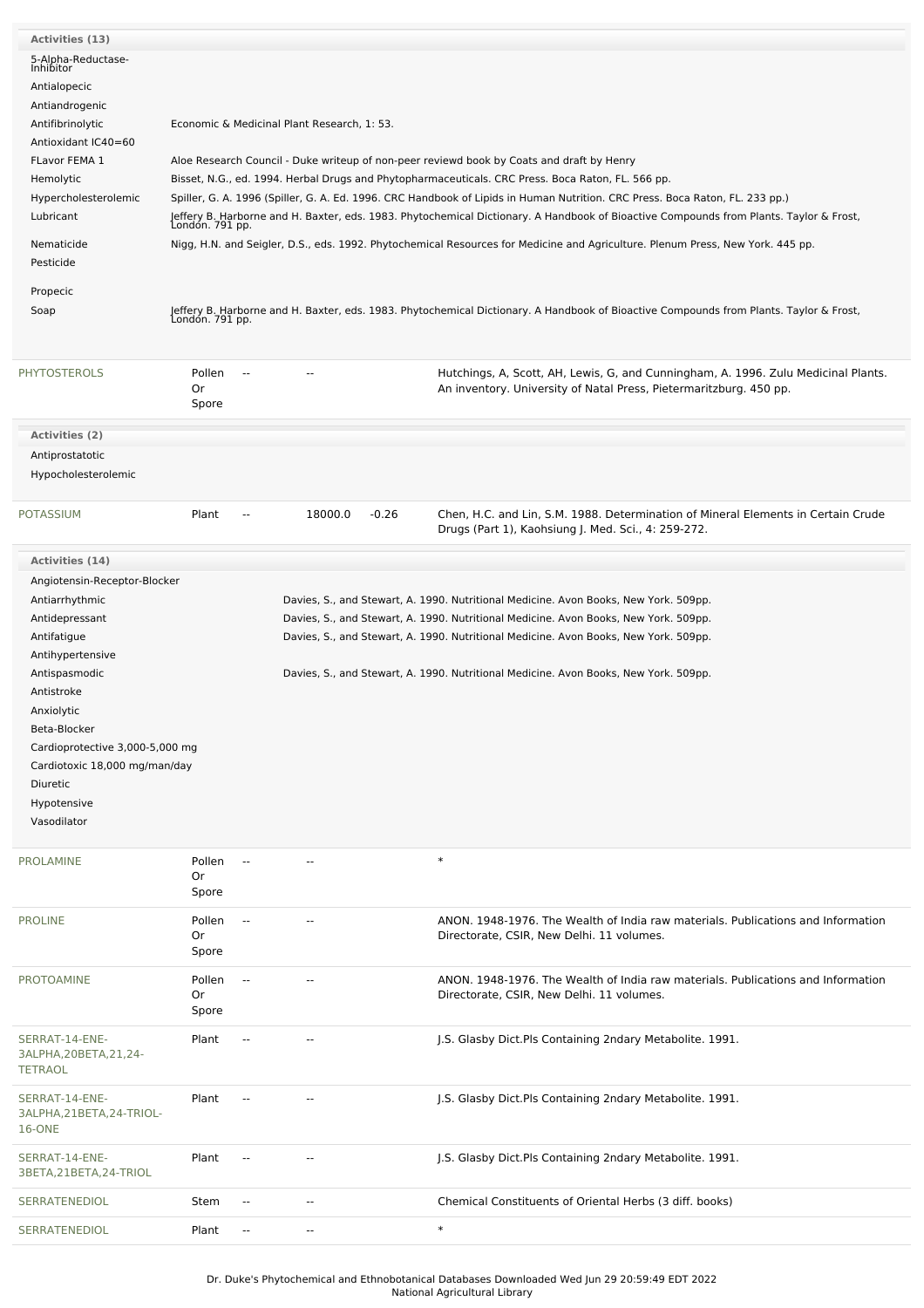| SERRATENEOLONE                   | Plant                                                                                                                                    |                          |                          |        | $\ast$                                                                                                                                                                                                                  |
|----------------------------------|------------------------------------------------------------------------------------------------------------------------------------------|--------------------------|--------------------------|--------|-------------------------------------------------------------------------------------------------------------------------------------------------------------------------------------------------------------------------|
| SODIUM                           | Plant                                                                                                                                    | --                       | 155.0                    | $-0.3$ | Chen, H.C. and Lin, S.M. 1988. Determination of Mineral Elements in Certain Crude<br>Drugs (Part 1), Kaohsiung J. Med. Sci., 4: 259-272.                                                                                |
| Activities (1)                   |                                                                                                                                          |                          |                          |        |                                                                                                                                                                                                                         |
| Hypertensive                     |                                                                                                                                          |                          |                          |        | Davies, S., and Stewart, A. 1990. Nutritional Medicine. Avon Books, New York. 509pp.                                                                                                                                    |
| <b>SPORONIN</b>                  | Pollen<br>0r<br>Spore                                                                                                                    |                          | 200000.0 450000.0        |        | ANON. 1948-1976. The Wealth of India raw materials. Publications and Information<br>Directorate, CSIR, New Delhi. 11 volumes.                                                                                           |
| SPOROPOLLENIN                    | Plant                                                                                                                                    | $\overline{a}$           | $\sim$ $\sim$            |        | $\ast$                                                                                                                                                                                                                  |
| <b>SUCROSE</b>                   | Plant                                                                                                                                    | --                       | $\sim$                   |        | $\ast$                                                                                                                                                                                                                  |
| Activities (14)                  |                                                                                                                                          |                          |                          |        |                                                                                                                                                                                                                         |
| Aggregant                        |                                                                                                                                          |                          |                          |        | Pizzorno, J.E. and Murray, M.T. 1985. A Textbook of Natural Medicine. John Bastyr College Publications, Seattle, Washington (Looseleaf).                                                                                |
| Antihiccup 1 tsp                 | Martindale's 29th                                                                                                                        |                          |                          |        |                                                                                                                                                                                                                         |
| Antiophthalmic                   | Martindale's 29th                                                                                                                        |                          |                          |        |                                                                                                                                                                                                                         |
| Antioxidant                      | Merck 11th Edition                                                                                                                       |                          |                          |        |                                                                                                                                                                                                                         |
| Atherogenic                      |                                                                                                                                          |                          |                          |        | Pizzorno, J.E. and Murray, M.T. 1985. A Textbook of Natural Medicine. John Bastyr College Publications, Seattle, Washington (Looseleaf).                                                                                |
| Collyrium                        | 791 pp.                                                                                                                                  |                          |                          |        | Jeffery B. Harborne and H. Baxter, eds. 1983. Phytochemical Dictionary. A Handbook of Bioactive Compounds from Plants. Taylor & Frost, London.                                                                          |
| Demulcent                        | 791 pp.                                                                                                                                  |                          |                          |        | Jeffery B. Harborne and H. Baxter, eds. 1983. Phytochemical Dictionary. A Handbook of Bioactive Compounds from Plants. Taylor & Frost, London.                                                                          |
| Flatugenic                       |                                                                                                                                          |                          |                          |        | Singh, J., Gupta, K., and Arora, S.K. 1993. Changes in the anti-nutritional factors of developing seeds and pod walls of fenugreek (Trigonella<br>foenum graecum L.). Plant Foods for Human Nutrition. 46: 77-84, 1994. |
| Hypercholesterolemic             |                                                                                                                                          |                          |                          |        | Pizzorno, J.E. and Murray, M.T. 1985. A Textbook of Natural Medicine. John Bastyr College Publications, Seattle, Washington (Looseleaf).                                                                                |
| Preservative                     | Merck 11th Edition                                                                                                                       |                          |                          |        |                                                                                                                                                                                                                         |
| Sweetener 1 x<br>sucrose         | Merck 11th Edition                                                                                                                       |                          |                          |        |                                                                                                                                                                                                                         |
| Triglycerigenic                  |                                                                                                                                          |                          |                          |        | Pizzorno, J.E. and Murray, M.T. 1985. A Textbook of Natural Medicine. John Bastyr College Publications, Seattle, Washington (Looseleaf).                                                                                |
| Uricogenic                       | Pizzorno, J.E. and Murray, M.T. 1985. A Textbook of Natural Medicine. John Bastyr College Publications, Seattle, Washington (Looseleaf). |                          |                          |        |                                                                                                                                                                                                                         |
| Vulnerary                        | Martindale's 29th                                                                                                                        |                          |                          |        |                                                                                                                                                                                                                         |
| <b>SUGARS</b>                    | Pollen<br>Or<br>Spore                                                                                                                    | $\overline{\phantom{a}}$ | 30000.0                  |        | Hutchings, A, Scott, AH, Lewis, G, and Cunningham, A. 1996. Zulu Medicinal Plants.<br>An inventory. University of Natal Press, Pietermaritzburg. 450 pp.                                                                |
| <b>VALINE</b>                    | Pollen<br>0r<br>Spore                                                                                                                    |                          |                          |        | ANON. 1948-1976. The Wealth of India raw materials. Publications and Information<br>Directorate, CSIR, New Delhi. 11 volumes.                                                                                           |
| Activities (3)                   |                                                                                                                                          |                          |                          |        |                                                                                                                                                                                                                         |
| Antiencephalopathic<br>Essential |                                                                                                                                          | Martindale's 29th        |                          |        |                                                                                                                                                                                                                         |
| FLavor FEMA 1,000-2,000          |                                                                                                                                          |                          |                          |        | Aloe Research Council - Duke writeup of non-peer reviewd book by Coats and draft by Henry                                                                                                                               |
| <b>VANILLIC-ACID</b>             | Plant                                                                                                                                    | --                       | $\overline{\phantom{a}}$ |        | Chemical Constituents of Oriental Herbs (3 diff. books)                                                                                                                                                                 |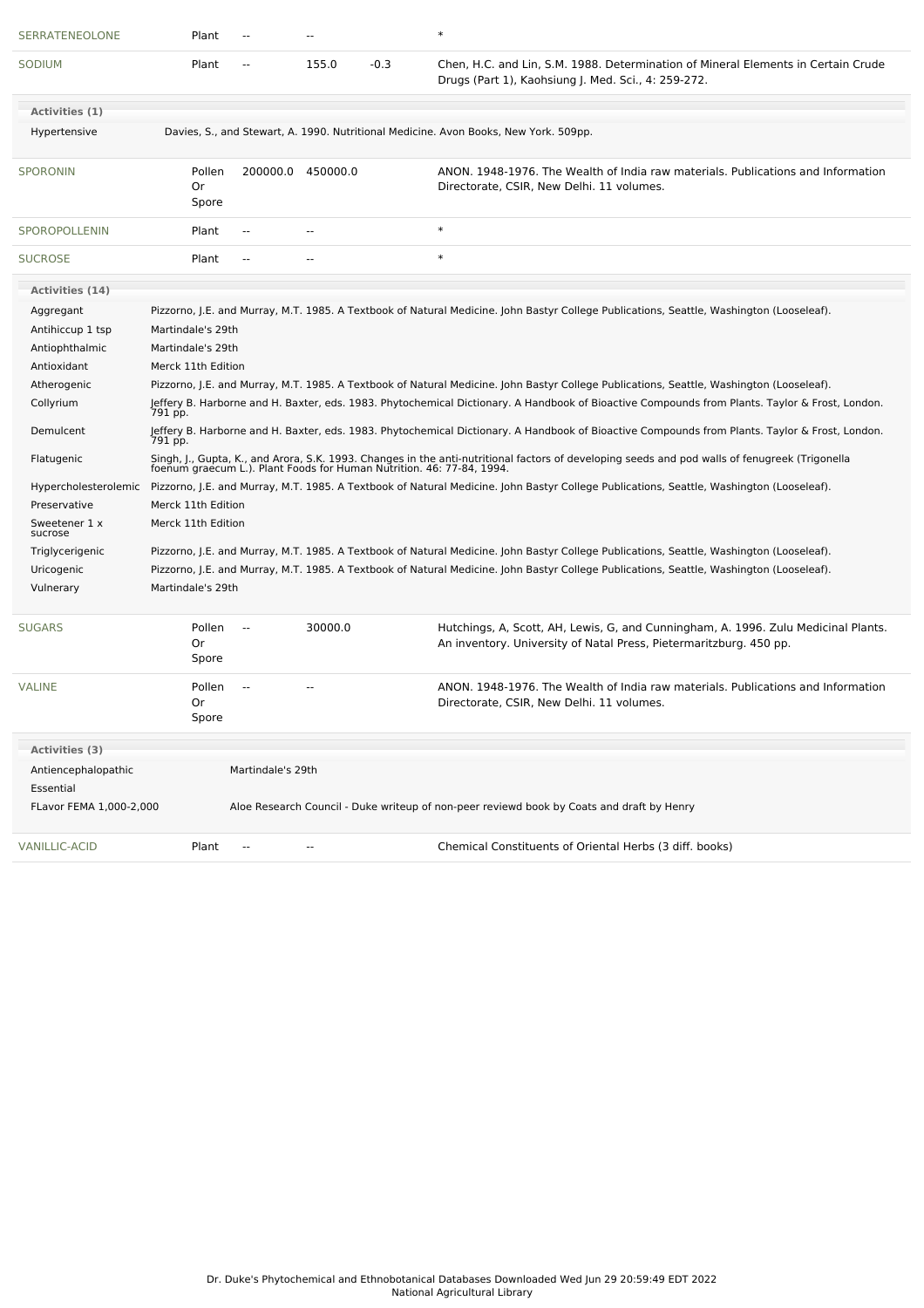| Activities (24)                                 |                                                                                                                                                                                                                                   |
|-------------------------------------------------|-----------------------------------------------------------------------------------------------------------------------------------------------------------------------------------------------------------------------------------|
|                                                 |                                                                                                                                                                                                                                   |
| Aldose-Reductase-<br>Inhibitor 100 uM/l         |                                                                                                                                                                                                                                   |
| Allelopathic                                    |                                                                                                                                                                                                                                   |
| Anthelmintic                                    | Jeffery B. Harborne and H. Baxter, eds. 1983. Phytochemical Dictionary. A Handbook of Bioactive Compounds from Plants. Taylor & Frost, London.<br>791 pp.                                                                         |
| Antibacterial 1.5-15                            | Recio, M. C., Rios, J. L., and Villar, A., A review of some antimicrobial compounds isolated from medicinal plants reported in the literature 1978-1988,                                                                          |
| mg/ml                                           | Phytotherapy Research, 3(4), 1989, 117-125.                                                                                                                                                                                       |
| Anticancer                                      |                                                                                                                                                                                                                                   |
| Antifatigue                                     |                                                                                                                                                                                                                                   |
| Antiinflammatory                                | Jeffery B. Harborne and H. Baxter, eds. 1983. Phytochemical Dictionary. A Handbook of Bioactive Compounds from Plants. Taylor & Frost, London.<br>791 pp.                                                                         |
| Antileukemic                                    | Chiang, L. C., Chiang, W., Chang, M. Y., Ng, L. T., Lin, C. C. 2003. Antileukemic activity of selected natural products in Taiwan. Am J Chin Med,                                                                                 |
| IC50=25-56 ug/ml                                | $31(1):37-46.$                                                                                                                                                                                                                    |
| Antioxidant IC21=30<br>ppm                      |                                                                                                                                                                                                                                   |
| Antioxidant 1/3 BHA                             |                                                                                                                                                                                                                                   |
|                                                 |                                                                                                                                                                                                                                   |
| Antiperoxidant IC15-<br>65=100-200 ug/ml        |                                                                                                                                                                                                                                   |
| Antiradicular 7 x                               |                                                                                                                                                                                                                                   |
| quercetin                                       |                                                                                                                                                                                                                                   |
| Antiseptic<br>Antisickling                      | Planta Medica, 56(6): 681, 1990.                                                                                                                                                                                                  |
| Antitumor                                       |                                                                                                                                                                                                                                   |
| Antitumor-Promoter                              |                                                                                                                                                                                                                                   |
| Ascaricide                                      |                                                                                                                                                                                                                                   |
| Cancer-Preventive                               | Stitt, P. A. Why George Should Eat Broccoli. Dougherty Co, Milwaukee, WI, 1990, 399 pp.                                                                                                                                           |
| Choleretic                                      |                                                                                                                                                                                                                                   |
| Fungicide                                       |                                                                                                                                                                                                                                   |
| Immunosuppressant                               |                                                                                                                                                                                                                                   |
| Laxative                                        | =ICMR(Indian Council of Medical Research).1976.Medicinal Plants of India.Vol.1.Indian Council of Med. Res.Cambridge Printing Works, New<br>Delhi.487 pp;ICMR.1987.Medicinal Plants of India.Vol.2.Indian Council of Med. Res.Camb |
|                                                 |                                                                                                                                                                                                                                   |
| Pesticide                                       |                                                                                                                                                                                                                                   |
| Ubiquiot                                        | Jeffery B. Harborne and H. Baxter, eds. 1983. Phytochemical Dictionary. A Handbook of Bioactive Compounds from Plants. Taylor & Frost, London.<br>791 pp.                                                                         |
|                                                 |                                                                                                                                                                                                                                   |
|                                                 |                                                                                                                                                                                                                                   |
|                                                 |                                                                                                                                                                                                                                   |
| ZINC                                            | Plant<br>28.0<br>$-0.24$<br>Chen, H.C. and Lin, S.M. 1988. Determination of Mineral Elements in Certain Crude<br>$\overline{a}$<br>Drugs (Part 1), Kaohsiung J. Med. Sci., 4: 259-272.                                            |
|                                                 |                                                                                                                                                                                                                                   |
| Activities (77)                                 |                                                                                                                                                                                                                                   |
| ACE-Inhibitor                                   |                                                                                                                                                                                                                                   |
| Analgesic                                       |                                                                                                                                                                                                                                   |
| AntiBPH 25-60 mg/day                            |                                                                                                                                                                                                                                   |
| AntiCrohn's                                     | Davies, S., and Stewart, A. 1990. Nutritional Medicine. Avon Books, New York. 509pp.                                                                                                                                              |
| AntiHIV                                         |                                                                                                                                                                                                                                   |
| Antiacne 135 mg/day                             |                                                                                                                                                                                                                                   |
| Antiacrodermatitic 8-34<br>mg/day/orl/chd       | Martindale's 29th                                                                                                                                                                                                                 |
| Antialcoholic                                   |                                                                                                                                                                                                                                   |
| Antialopecic                                    | Davies, S., and Stewart, A. 1990. Nutritional Medicine. Avon Books, New York. 509pp.                                                                                                                                              |
| Antialzheimeran 50 mg/day                       | Werbach, M. 1993. Healing with Food. Harper Collins, New York, 443 pp.                                                                                                                                                            |
| Antiangiogenic                                  |                                                                                                                                                                                                                                   |
| Antianorexic                                    | Martindale's 29th                                                                                                                                                                                                                 |
| Antiarthritic 50                                |                                                                                                                                                                                                                                   |
| mg/3x/day/orl/man                               |                                                                                                                                                                                                                                   |
| Anticanker 100 mg/day<br>Anticataract 30 mg/day | Werbach, M. 1993. Healing with Food. Harper Collins, New York, 443 pp.                                                                                                                                                            |
| Anticoeliac                                     | Werbach, M. 1993. Healing with Food. Harper Collins, New York, 443 pp.<br>Martindale's 28th                                                                                                                                       |
| Anticold 50 mg                                  | Davies, S., and Stewart, A. 1990. Nutritional Medicine. Avon Books, New York. 509pp.                                                                                                                                              |
| Anticolitic                                     | Davies, S., and Stewart, A. 1990. Nutritional Medicine. Avon Books, New York. 509pp.                                                                                                                                              |
| Anticoronary 30 mg/day                          |                                                                                                                                                                                                                                   |
|                                                 | Challem, J., Berkson, Burt, and Smith, Melissa Dianne. 2000. Syndrome X - The complete nutritional program to prevent and reservse<br>insulin resistance. John Wiley & Sons, New York. 272 pp. \$24.95                            |
| Antidandruff                                    | Davies, S., and Stewart, A. 1990. Nutritional Medicine. Avon Books, New York. 509pp.                                                                                                                                              |
| Antidementia                                    |                                                                                                                                                                                                                                   |
| Antidiabetic 30 mg/day                          | Challem, J., Berkson, Burt, and Smith, Melissa Dianne. 2000. Syndrome X - The complete nutritional program to prevent and reservse<br>insulin resistance. John Wiley & Sons, New York. 272 pp. \$24.95                            |
| Antidote (Cadmium)                              | Let's Live, May 1989.                                                                                                                                                                                                             |
| Antidysgeuzic                                   |                                                                                                                                                                                                                                   |
| Antieczemic 150 mg/day                          | Werbach, M. 1993. Healing with Food. Harper Collins, New York, 443 pp.                                                                                                                                                            |
| Antiencephalopathic                             | Martindale's 29th                                                                                                                                                                                                                 |
| Antiepileptic 100 mg/day                        | Werbach, M. 1993. Healing with Food. Harper Collins, New York, 443 pp.                                                                                                                                                            |